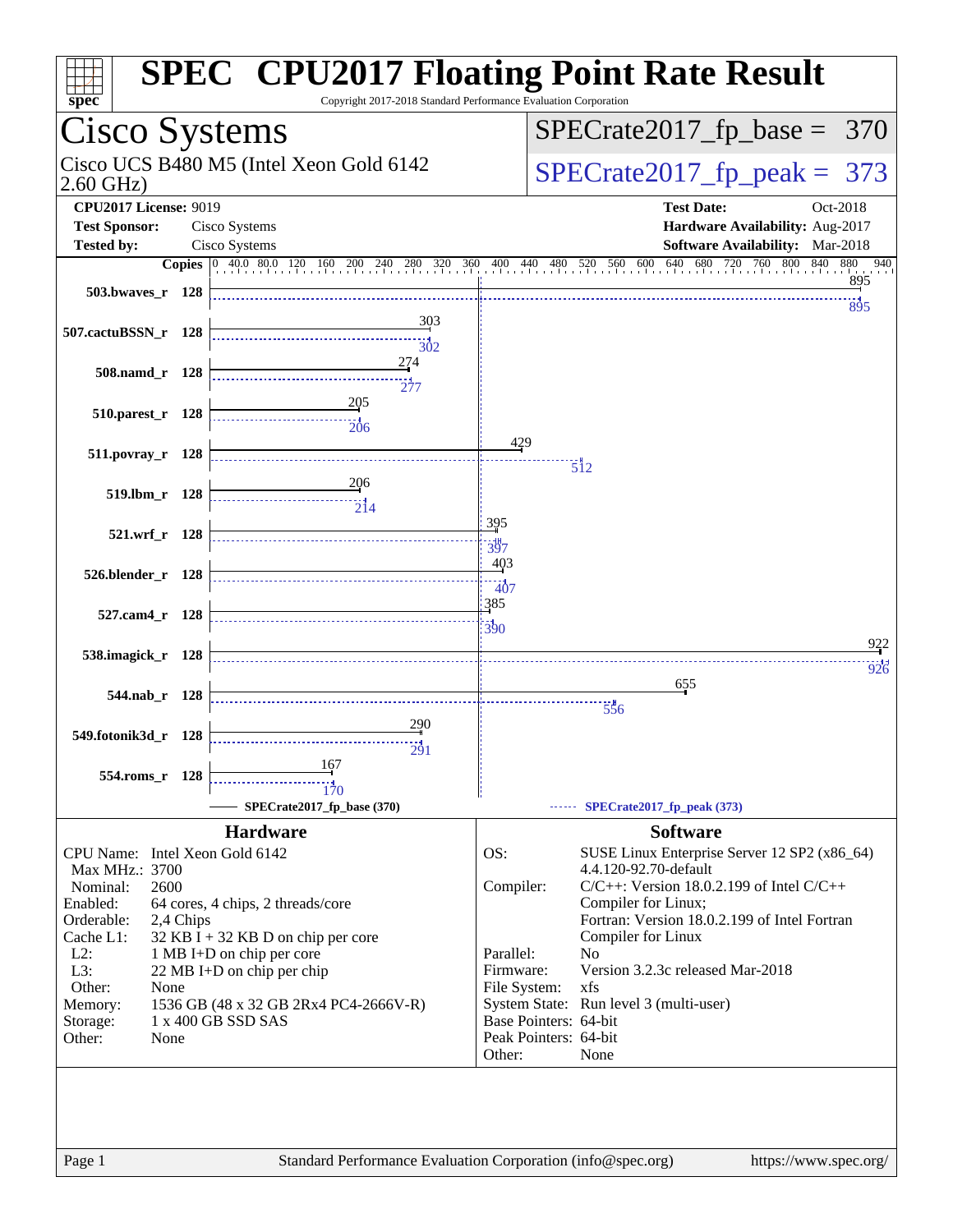

Copyright 2017-2018 Standard Performance Evaluation Corporation

## Cisco Systems

Cisco UCS B480 M5 (Intel Xeon Gold 6142  $\vert$  [SPECrate2017\\_fp\\_peak =](http://www.spec.org/auto/cpu2017/Docs/result-fields.html#SPECrate2017fppeak) 373

[SPECrate2017\\_fp\\_base =](http://www.spec.org/auto/cpu2017/Docs/result-fields.html#SPECrate2017fpbase) 370

2.60 GHz)

**[Tested by:](http://www.spec.org/auto/cpu2017/Docs/result-fields.html#Testedby)** Cisco Systems **[Software Availability:](http://www.spec.org/auto/cpu2017/Docs/result-fields.html#SoftwareAvailability)** Mar-2018

#### **[CPU2017 License:](http://www.spec.org/auto/cpu2017/Docs/result-fields.html#CPU2017License)** 9019 **[Test Date:](http://www.spec.org/auto/cpu2017/Docs/result-fields.html#TestDate)** Oct-2018 **[Test Sponsor:](http://www.spec.org/auto/cpu2017/Docs/result-fields.html#TestSponsor)** Cisco Systems **[Hardware Availability:](http://www.spec.org/auto/cpu2017/Docs/result-fields.html#HardwareAvailability)** Aug-2017

#### **[Results Table](http://www.spec.org/auto/cpu2017/Docs/result-fields.html#ResultsTable)**

|                  | <b>Base</b>                      |                |       |                |       | <b>Peak</b>    |       |               |                |              |                |              |                |              |
|------------------|----------------------------------|----------------|-------|----------------|-------|----------------|-------|---------------|----------------|--------------|----------------|--------------|----------------|--------------|
| <b>Benchmark</b> | <b>Copies</b>                    | <b>Seconds</b> | Ratio | <b>Seconds</b> | Ratio | <b>Seconds</b> | Ratio | <b>Copies</b> | <b>Seconds</b> | <b>Ratio</b> | <b>Seconds</b> | <b>Ratio</b> | <b>Seconds</b> | <b>Ratio</b> |
| 503.bwayes r     | 128                              | 1434           | 895   | 1434           | 895   | 1434           | 895   | 128           | 1435           | 895          | 1434           | 895          | 1435           | 895          |
| 507.cactuBSSN r  | 128                              | 534            | 303   | 535            | 303   | 535            | 303   | 128           | 536            | 302          | 535            | 303          | 537            | 302          |
| $508$ .namd $r$  | 128                              | 442            | 275   | 444            | 274   | 446            | 273   | 128           | 439            | 277          | 440            | 276          | 438            | 277          |
| 510.parest_r     | 128                              | 1628           | 206   | 1633           | 205   | 1635           | 205   | 128           | 1616           | 207          | 1627           | 206          | 1624           | 206          |
| 511.povray_r     | 128                              | 697            | 429   | 697            | 429   | 696            | 430   | 128           | 583            | 512          | 583            | 512          | 586            | 510          |
| $519$ .lbm $r$   | 128                              | 654            | 206   | 654            | 206   | 654            | 206   | 128           | 628            | 215          | 630            | 214          | 630            | 214          |
| $521$ .wrf r     | 128                              | 728            | 394   | 725            | 395   | 724            | 396   | 128           | 729            | 393          | 723            | 397          | 717            | 400          |
| 526.blender r    | 128                              | 484            | 403   | 483            | 403   | 484            | 403   | 128           | 479            | 407          | 480            | 406          | 479            | 407          |
| $527.cam4_r$     | 128                              | 582            | 385   | 580            | 386   | 582            | 385   | 128           | 574            | 390          | 574            | 390          | 575            | 389          |
| 538.imagick_r    | 128                              | 345            | 922   | 345            | 922   | 345            | 923   | 128           | 344            | 925          | 341            | 933          | 344            | 926          |
| $544$ .nab r     | 128                              | 328            | 656   | 329            | 655   | 330            | 653   | 128           | 387            | 556          | 386            | 558          | 388            | 556          |
| 549.fotonik3d_r  | 128                              | 1724           | 289   | 1712           | 291   | 1720           | 290   | 128           | 1710           | 292          | 1715           | 291          | 1716           | 291          |
| 554.roms r       | 128                              | 1210           | 168   | 1218           | 167   | 1215           | 167   | 128           | 1193           | 171          | 1195           | 170          | 1196           | 170          |
|                  | $SPECrate2017_fp\_base =$<br>370 |                |       |                |       |                |       |               |                |              |                |              |                |              |

**[SPECrate2017\\_fp\\_peak =](http://www.spec.org/auto/cpu2017/Docs/result-fields.html#SPECrate2017fppeak) 373**

Results appear in the [order in which they were run](http://www.spec.org/auto/cpu2017/Docs/result-fields.html#RunOrder). Bold underlined text [indicates a median measurement](http://www.spec.org/auto/cpu2017/Docs/result-fields.html#Median).

#### **[Submit Notes](http://www.spec.org/auto/cpu2017/Docs/result-fields.html#SubmitNotes)**

 The numactl mechanism was used to bind copies to processors. The config file option 'submit' was used to generate numactl commands to bind each copy to a specific processor. For details, please see the config file.

#### **[Operating System Notes](http://www.spec.org/auto/cpu2017/Docs/result-fields.html#OperatingSystemNotes)**

Stack size set to unlimited using "ulimit -s unlimited"

#### **[General Notes](http://www.spec.org/auto/cpu2017/Docs/result-fields.html#GeneralNotes)**

Environment variables set by runcpu before the start of the run: LD\_LIBRARY\_PATH = "/home/cpu2017/lib/ia32:/home/cpu2017/lib/intel64"

 Binaries compiled on a system with 1x Intel Core i7-4790 CPU + 32GB RAM memory using Redhat Enterprise Linux 7.4 Transparent Huge Pages enabled by default Prior to runcpu invocation Filesystem page cache synced and cleared with: sync; echo 3> /proc/sys/vm/drop\_caches runcpu command invoked through numactl i.e.: numactl --interleave=all runcpu <etc> Yes: The test sponsor attests, as of date of publication, that CVE-2017-5754 (Meltdown)

**(Continued on next page)**

| Page 2 | Standard Performance Evaluation Corporation (info@spec.org) | https://www.spec.org/ |
|--------|-------------------------------------------------------------|-----------------------|
|--------|-------------------------------------------------------------|-----------------------|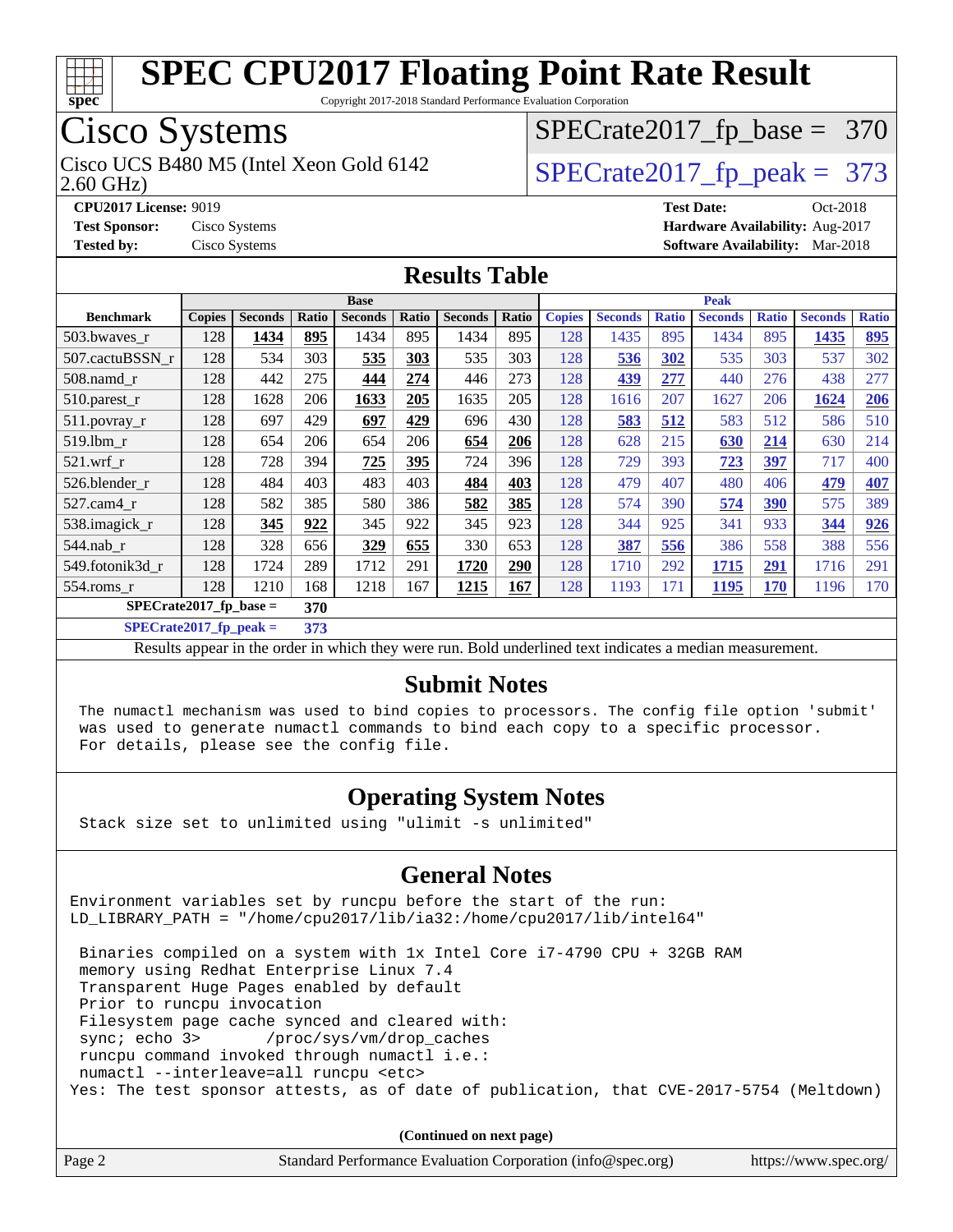

Copyright 2017-2018 Standard Performance Evaluation Corporation

## Cisco Systems

Cisco UCS B480 M5 (Intel Xeon Gold 6142  $\vert$  [SPECrate2017\\_fp\\_peak =](http://www.spec.org/auto/cpu2017/Docs/result-fields.html#SPECrate2017fppeak) 373

[SPECrate2017\\_fp\\_base =](http://www.spec.org/auto/cpu2017/Docs/result-fields.html#SPECrate2017fpbase) 370

2.60 GHz)

**[Tested by:](http://www.spec.org/auto/cpu2017/Docs/result-fields.html#Testedby)** Cisco Systems **[Software Availability:](http://www.spec.org/auto/cpu2017/Docs/result-fields.html#SoftwareAvailability)** Mar-2018

**[CPU2017 License:](http://www.spec.org/auto/cpu2017/Docs/result-fields.html#CPU2017License)** 9019 **[Test Date:](http://www.spec.org/auto/cpu2017/Docs/result-fields.html#TestDate)** Oct-2018 **[Test Sponsor:](http://www.spec.org/auto/cpu2017/Docs/result-fields.html#TestSponsor)** Cisco Systems **[Hardware Availability:](http://www.spec.org/auto/cpu2017/Docs/result-fields.html#HardwareAvailability)** Aug-2017

#### **[General Notes \(Continued\)](http://www.spec.org/auto/cpu2017/Docs/result-fields.html#GeneralNotes)**

is mitigated in the system as tested and documented. Yes: The test sponsor attests, as of date of publication, that CVE-2017-5753 (Spectre variant 1) is mitigated in the system as tested and documented. Yes: The test sponsor attests, as of date of publication, that CVE-2017-5715 (Spectre variant 2) is mitigated in the system as tested and documented.

#### **[Platform Notes](http://www.spec.org/auto/cpu2017/Docs/result-fields.html#PlatformNotes)**

Page 3 Standard Performance Evaluation Corporation [\(info@spec.org\)](mailto:info@spec.org) <https://www.spec.org/> BIOS Settings: Intel HyperThreading Technology set to Enabled CPU performance set to Enterprise Power Performance Tuning set to OS Controls SNC set to Enabled IMC Interleaving set to 1-way Interleave Patrol Scrub set to Disabled Sysinfo program /home/cpu2017/bin/sysinfo Rev: r5797 of 2017-06-14 96c45e4568ad54c135fd618bcc091c0f running on linux-xy4f Thu Oct 25 03:08:11 2018 SUT (System Under Test) info as seen by some common utilities. For more information on this section, see <https://www.spec.org/cpu2017/Docs/config.html#sysinfo> From /proc/cpuinfo model name : Intel(R) Xeon(R) Gold 6142 CPU @ 2.60GHz 4 "physical id"s (chips) 128 "processors" cores, siblings (Caution: counting these is hw and system dependent. The following excerpts from /proc/cpuinfo might not be reliable. Use with caution.) cpu cores : 16 siblings : 32 physical 0: cores 0 1 2 3 4 5 6 7 8 9 10 11 12 13 14 15 physical 1: cores 0 1 2 3 4 5 6 7 8 9 10 11 12 13 14 15 physical 2: cores 0 1 2 3 4 5 6 7 8 9 10 11 12 13 14 15 physical 3: cores 0 1 2 3 4 5 6 7 8 9 10 11 12 13 14 15 From lscpu: Architecture: x86\_64 CPU op-mode(s): 32-bit, 64-bit Little Endian CPU(s): 128 On-line CPU(s) list: 0-127 Thread(s) per core: 2 Core(s) per socket: 16 Socket(s): 4 NUMA node(s): 8 **(Continued on next page)**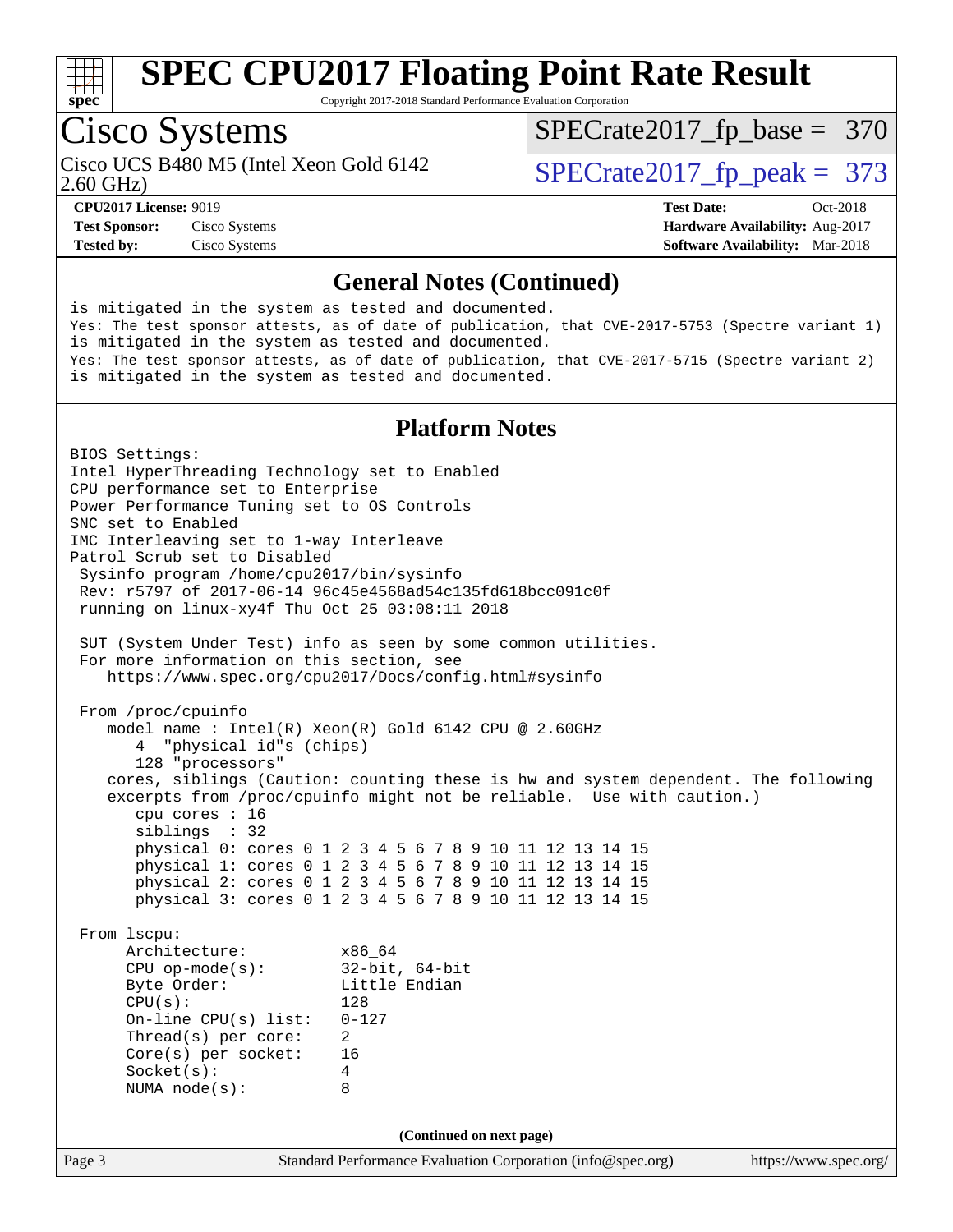

Copyright 2017-2018 Standard Performance Evaluation Corporation

#### Cisco Systems 2.60 GHz) Cisco UCS B480 M5 (Intel Xeon Gold 6142  $\boxed{\text{SPECrate2017\_fp\_peak = 373}}$

[SPECrate2017\\_fp\\_base =](http://www.spec.org/auto/cpu2017/Docs/result-fields.html#SPECrate2017fpbase) 370

**[CPU2017 License:](http://www.spec.org/auto/cpu2017/Docs/result-fields.html#CPU2017License)** 9019 **[Test Date:](http://www.spec.org/auto/cpu2017/Docs/result-fields.html#TestDate)** Oct-2018 **[Test Sponsor:](http://www.spec.org/auto/cpu2017/Docs/result-fields.html#TestSponsor)** Cisco Systems **[Hardware Availability:](http://www.spec.org/auto/cpu2017/Docs/result-fields.html#HardwareAvailability)** Aug-2017 **[Tested by:](http://www.spec.org/auto/cpu2017/Docs/result-fields.html#Testedby)** Cisco Systems **[Software Availability:](http://www.spec.org/auto/cpu2017/Docs/result-fields.html#SoftwareAvailability)** Mar-2018

#### **[Platform Notes \(Continued\)](http://www.spec.org/auto/cpu2017/Docs/result-fields.html#PlatformNotes)**

| Vendor ID:                 | GenuineIntel                                                                         |
|----------------------------|--------------------------------------------------------------------------------------|
| CPU family:                | 6                                                                                    |
| Model:                     | 85                                                                                   |
| Model name:                | $Intel(R)$ Xeon $(R)$ Gold 6142 CPU @ 2.60GHz                                        |
| Stepping:                  | 4                                                                                    |
| CPU MHz:                   | 1000.150                                                                             |
| CPU max MHz:               | 3700.0000                                                                            |
| CPU min MHz:               | 1000.0000                                                                            |
| BogoMIPS:                  | 5200.05                                                                              |
| Virtualization:            | $VT - x$                                                                             |
| L1d cache:                 | 32K                                                                                  |
| Lli cache:                 | 32K                                                                                  |
| $L2$ cache:                | 1024K                                                                                |
| $L3$ cache:                | 22528K                                                                               |
| NUMA node0 CPU(s):         | $0-3, 8-11, 64-67, 72-75$                                                            |
| NUMA nodel $CPU(s):$       | $4 - 7, 12 - 15, 68 - 71, 76 - 79$                                                   |
| NUMA $node2$ $CPU(s):$     | $16 - 19, 24 - 27, 80 - 83, 88 - 91$                                                 |
| NUMA $node3$ $CPU(s):$     | $20 - 23, 28 - 31, 84 - 87, 92 - 95$                                                 |
| NUMA $node4$ $CPU(s):$     | $32 - 35, 40 - 43, 96 - 99, 104 - 107$                                               |
| NUMA $node5$ CPU $(s)$ :   | $36-39, 44-47, 100-103, 108-111$                                                     |
| NUMA node6 $CPU(s):$       | 48-51, 56-59, 112-115, 120-123                                                       |
| NUMA node7 CPU(s):         | $52 - 55, 60 - 63, 116 - 119, 124 - 127$                                             |
| Flaqs:                     | fpu vme de pse tsc msr pae mce cx8 apic sep mtrr pge mca cmov                        |
|                            | pat pse36 clflush dts acpi mmx fxsr sse sse2 ss ht tm pbe syscall nx pdpe1gb rdtscp  |
|                            | lm constant_tsc art arch_perfmon pebs bts rep_good nopl xtopology nonstop_tsc        |
|                            | aperfmperf eagerfpu pni pclmulqdq dtes64 monitor ds_cpl vmx smx est tm2 ssse3 sdbg   |
|                            | fma cx16 xtpr pdcm pcid dca sse4_1 sse4_2 x2apic movbe popcnt tsc_deadline_timer aes |
|                            | xsave avx f16c rdrand lahf_lm abm 3dnowprefetch ida arat epb invpcid_single pln pts  |
|                            | dtherm hwp hwp_act_window hwp_epp hwp_pkg_req intel_pt rsb_ctxsw spec_ctrl stibp     |
|                            | retpoline kaiser tpr_shadow vnmi flexpriority ept vpid fsgsbase tsc_adjust bmil hle  |
|                            | avx2 smep bmi2 erms invpcid rtm cqm mpx avx512f avx512dq rdseed adx smap clflushopt  |
|                            | clwb avx512cd avx512bw avx512vl xsaveopt xsavec xgetbvl cqm_llc cqm_occup_llc        |
|                            |                                                                                      |
| /proc/cpuinfo cache data   |                                                                                      |
| cache size $: 22528$ KB    |                                                                                      |
|                            |                                                                                      |
|                            | From numactl --hardware WARNING: a numactl 'node' might or might not correspond to a |
| physical chip.             |                                                                                      |
| $available: 8 nodes (0-7)$ |                                                                                      |
|                            | node 0 cpus: 0 1 2 3 8 9 10 11 64 65 66 67 72 73 74 75                               |
| node 0 size: 192095 MB     |                                                                                      |
| node 0 free: 191936 MB     |                                                                                      |
|                            | node 1 cpus: 4 5 6 7 12 13 14 15 68 69 70 71 76 77 78 79                             |
| node 1 size: 193528 MB     |                                                                                      |
| node 1 free: 193376 MB     |                                                                                      |
|                            | node 2 cpus: 16 17 18 19 24 25 26 27 80 81 82 83 88 89 90 91                         |
| node 2 size: 193528 MB     |                                                                                      |

**(Continued on next page)**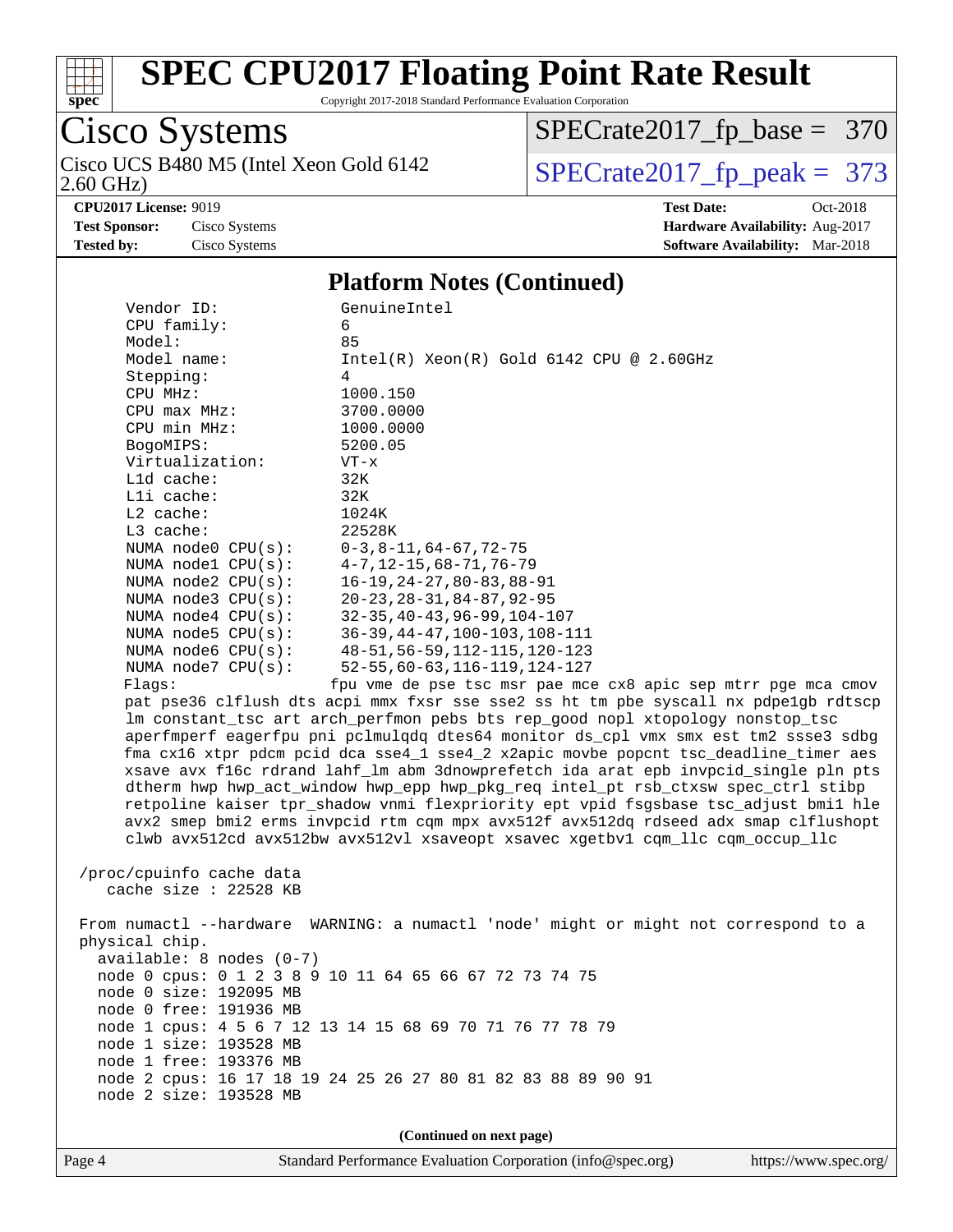

Copyright 2017-2018 Standard Performance Evaluation Corporation

## Cisco Systems

2.60 GHz) Cisco UCS B480 M5 (Intel Xeon Gold 6142  $\vert$  [SPECrate2017\\_fp\\_peak =](http://www.spec.org/auto/cpu2017/Docs/result-fields.html#SPECrate2017fppeak) 373

[SPECrate2017\\_fp\\_base =](http://www.spec.org/auto/cpu2017/Docs/result-fields.html#SPECrate2017fpbase) 370

**[Tested by:](http://www.spec.org/auto/cpu2017/Docs/result-fields.html#Testedby)** Cisco Systems **[Software Availability:](http://www.spec.org/auto/cpu2017/Docs/result-fields.html#SoftwareAvailability)** Mar-2018

**[CPU2017 License:](http://www.spec.org/auto/cpu2017/Docs/result-fields.html#CPU2017License)** 9019 **[Test Date:](http://www.spec.org/auto/cpu2017/Docs/result-fields.html#TestDate)** Oct-2018 **[Test Sponsor:](http://www.spec.org/auto/cpu2017/Docs/result-fields.html#TestSponsor)** Cisco Systems **[Hardware Availability:](http://www.spec.org/auto/cpu2017/Docs/result-fields.html#HardwareAvailability)** Aug-2017

#### **[Platform Notes \(Continued\)](http://www.spec.org/auto/cpu2017/Docs/result-fields.html#PlatformNotes)**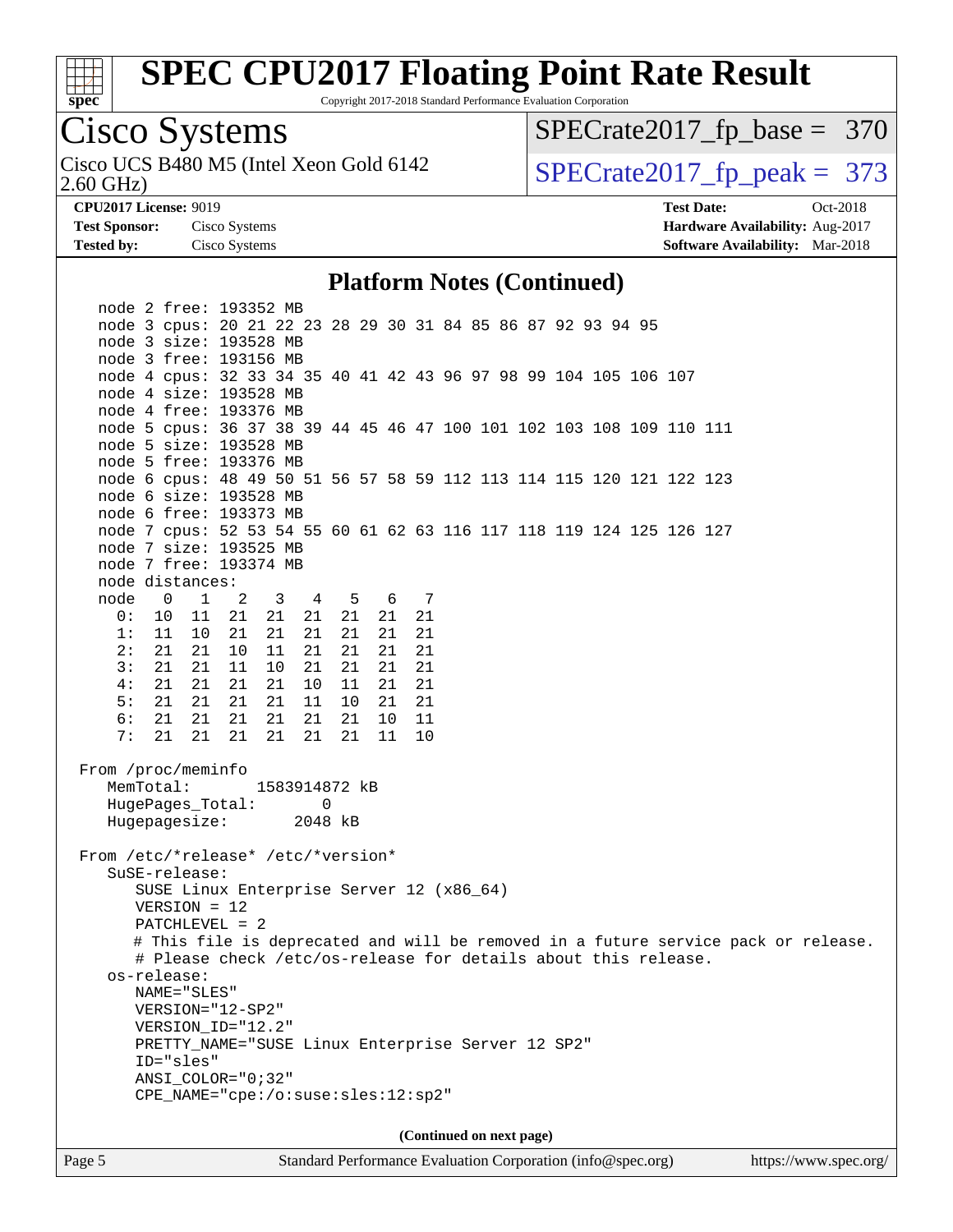

Copyright 2017-2018 Standard Performance Evaluation Corporation

### Cisco Systems

2.60 GHz) Cisco UCS B480 M5 (Intel Xeon Gold 6142  $\vert$  [SPECrate2017\\_fp\\_peak =](http://www.spec.org/auto/cpu2017/Docs/result-fields.html#SPECrate2017fppeak) 373

[SPECrate2017\\_fp\\_base =](http://www.spec.org/auto/cpu2017/Docs/result-fields.html#SPECrate2017fpbase) 370

**[CPU2017 License:](http://www.spec.org/auto/cpu2017/Docs/result-fields.html#CPU2017License)** 9019 **[Test Date:](http://www.spec.org/auto/cpu2017/Docs/result-fields.html#TestDate)** Oct-2018 **[Test Sponsor:](http://www.spec.org/auto/cpu2017/Docs/result-fields.html#TestSponsor)** Cisco Systems **[Hardware Availability:](http://www.spec.org/auto/cpu2017/Docs/result-fields.html#HardwareAvailability)** Aug-2017 **[Tested by:](http://www.spec.org/auto/cpu2017/Docs/result-fields.html#Testedby)** Cisco Systems **[Software Availability:](http://www.spec.org/auto/cpu2017/Docs/result-fields.html#SoftwareAvailability)** Mar-2018

#### **[Platform Notes \(Continued\)](http://www.spec.org/auto/cpu2017/Docs/result-fields.html#PlatformNotes)**

uname -a:

 Linux linux-xy4f 4.4.120-92.70-default #1 SMP Wed Mar 14 15:59:43 UTC 2018 (52a83de) x86\_64 x86\_64 x86\_64 GNU/Linux

run-level 3 Oct 25 03:04

 SPEC is set to: /home/cpu2017 Filesystem Type Size Used Avail Use% Mounted on /dev/sda1 xfs 224G 70G 154G 32% /

 Additional information from dmidecode follows. WARNING: Use caution when you interpret this section. The 'dmidecode' program reads system data which is "intended to allow hardware to be accurately determined", but the intent may not be met, as there are frequent changes to hardware, firmware, and the "DMTF SMBIOS" standard.

 BIOS Cisco Systems, Inc. B480M5.3.2.3c.0.0307181316 03/07/2018 Memory:

48x 0xCE00 M393A4K40BB2-CTD 32 GB 2 rank 2666

(End of data from sysinfo program)

#### **[Compiler Version Notes](http://www.spec.org/auto/cpu2017/Docs/result-fields.html#CompilerVersionNotes)**

| Page 6                    | Standard Performance Evaluation Corporation (info@spec.org)                                   | https://www.spec.org/ |
|---------------------------|-----------------------------------------------------------------------------------------------|-----------------------|
|                           | (Continued on next page)                                                                      |                       |
|                           | CXXC 508. namd $r(\text{peak})$ 510. parest $r(\text{peak})$                                  |                       |
|                           |                                                                                               |                       |
|                           | icpc (ICC) 18.0.2 20180210<br>Copyright (C) 1985-2018 Intel Corporation. All rights reserved. |                       |
|                           | CXXC 508. namd $r(base)$ 510. parest $r(base)$                                                |                       |
|                           |                                                                                               |                       |
| icc (ICC) 18.0.2 20180210 | Copyright (C) 1985-2018 Intel Corporation. All rights reserved.                               |                       |
| CC.                       | $519.1bm_r(peak) 544.nab_r(peak)$                                                             |                       |
| icc (ICC) 18.0.2 20180210 | Copyright (C) 1985-2018 Intel Corporation. All rights reserved.                               |                       |
|                           |                                                                                               |                       |
| <b>CC</b>                 | 519.1bm_r(base) 538.imagick_r(base, peak) 544.nab_r(base)                                     |                       |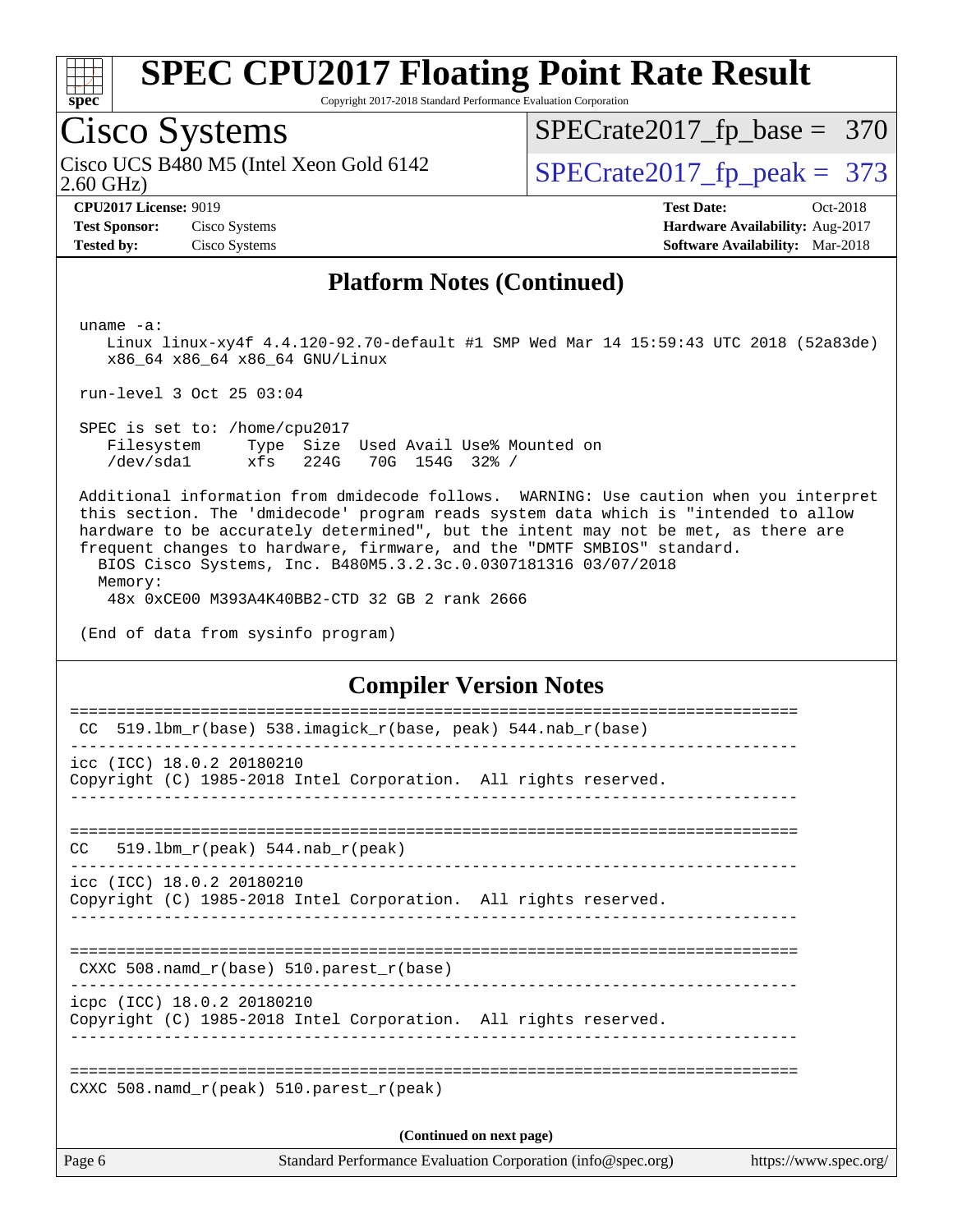

Copyright 2017-2018 Standard Performance Evaluation Corporation

## Cisco Systems

2.60 GHz) Cisco UCS B480 M5 (Intel Xeon Gold 6142  $\boxed{\text{SPECrate2017\_fp\_peak = 373}}$ 

[SPECrate2017\\_fp\\_base =](http://www.spec.org/auto/cpu2017/Docs/result-fields.html#SPECrate2017fpbase) 370

**[CPU2017 License:](http://www.spec.org/auto/cpu2017/Docs/result-fields.html#CPU2017License)** 9019 **[Test Date:](http://www.spec.org/auto/cpu2017/Docs/result-fields.html#TestDate)** Oct-2018 **[Test Sponsor:](http://www.spec.org/auto/cpu2017/Docs/result-fields.html#TestSponsor)** Cisco Systems **[Hardware Availability:](http://www.spec.org/auto/cpu2017/Docs/result-fields.html#HardwareAvailability)** Aug-2017 **[Tested by:](http://www.spec.org/auto/cpu2017/Docs/result-fields.html#Testedby)** Cisco Systems **[Software Availability:](http://www.spec.org/auto/cpu2017/Docs/result-fields.html#SoftwareAvailability)** Mar-2018

#### **[Compiler Version Notes \(Continued\)](http://www.spec.org/auto/cpu2017/Docs/result-fields.html#CompilerVersionNotes)**

| Standard Performance Evaluation Corporation (info@spec.org)<br>Page 7<br>https://www.spec.org/                                                                      |  |  |  |  |
|---------------------------------------------------------------------------------------------------------------------------------------------------------------------|--|--|--|--|
| (Continued on next page)                                                                                                                                            |  |  |  |  |
| 503.bwaves_r(base, peak) 549.fotonik3d_r(base, peak) 554.roms_r(base)<br>FC.                                                                                        |  |  |  |  |
|                                                                                                                                                                     |  |  |  |  |
| ifort (IFORT) 18.0.2 20180210<br>Copyright (C) 1985-2018 Intel Corporation. All rights reserved.                                                                    |  |  |  |  |
| icc (ICC) 18.0.2 20180210<br>Copyright (C) 1985-2018 Intel Corporation. All rights reserved.                                                                        |  |  |  |  |
| icpc (ICC) 18.0.2 20180210<br>Copyright (C) 1985-2018 Intel Corporation. All rights reserved.                                                                       |  |  |  |  |
|                                                                                                                                                                     |  |  |  |  |
| FC 507.cactuBSSN_r(peak)                                                                                                                                            |  |  |  |  |
|                                                                                                                                                                     |  |  |  |  |
| Copyright (C) 1985-2018 Intel Corporation. All rights reserved.<br>ifort (IFORT) 18.0.2 20180210<br>Copyright (C) 1985-2018 Intel Corporation. All rights reserved. |  |  |  |  |
| icc (ICC) 18.0.2 20180210                                                                                                                                           |  |  |  |  |
| icpc (ICC) 18.0.2 20180210<br>Copyright (C) 1985-2018 Intel Corporation. All rights reserved.                                                                       |  |  |  |  |
| FC 507.cactuBSSN_r(base)<br>-------------------------                                                                                                               |  |  |  |  |
|                                                                                                                                                                     |  |  |  |  |
| Copyright (C) 1985-2018 Intel Corporation. All rights reserved.                                                                                                     |  |  |  |  |
| Copyright (C) 1985-2018 Intel Corporation. All rights reserved.<br>icc (ICC) 18.0.2 20180210                                                                        |  |  |  |  |
| icpc (ICC) 18.0.2 20180210                                                                                                                                          |  |  |  |  |
| 511.povray_r(peak) 526.blender_r(peak)<br>CC                                                                                                                        |  |  |  |  |
|                                                                                                                                                                     |  |  |  |  |
| Copyright (C) 1985-2018 Intel Corporation. All rights reserved.                                                                                                     |  |  |  |  |
| Copyright (C) 1985-2018 Intel Corporation. All rights reserved.<br>icc (ICC) 18.0.2 20180210                                                                        |  |  |  |  |
| icpc (ICC) 18.0.2 20180210                                                                                                                                          |  |  |  |  |
| 511.povray_r(base) 526.blender_r(base)<br>CC.                                                                                                                       |  |  |  |  |
|                                                                                                                                                                     |  |  |  |  |
| icpc (ICC) 18.0.2 20180210<br>Copyright (C) 1985-2018 Intel Corporation. All rights reserved.                                                                       |  |  |  |  |
|                                                                                                                                                                     |  |  |  |  |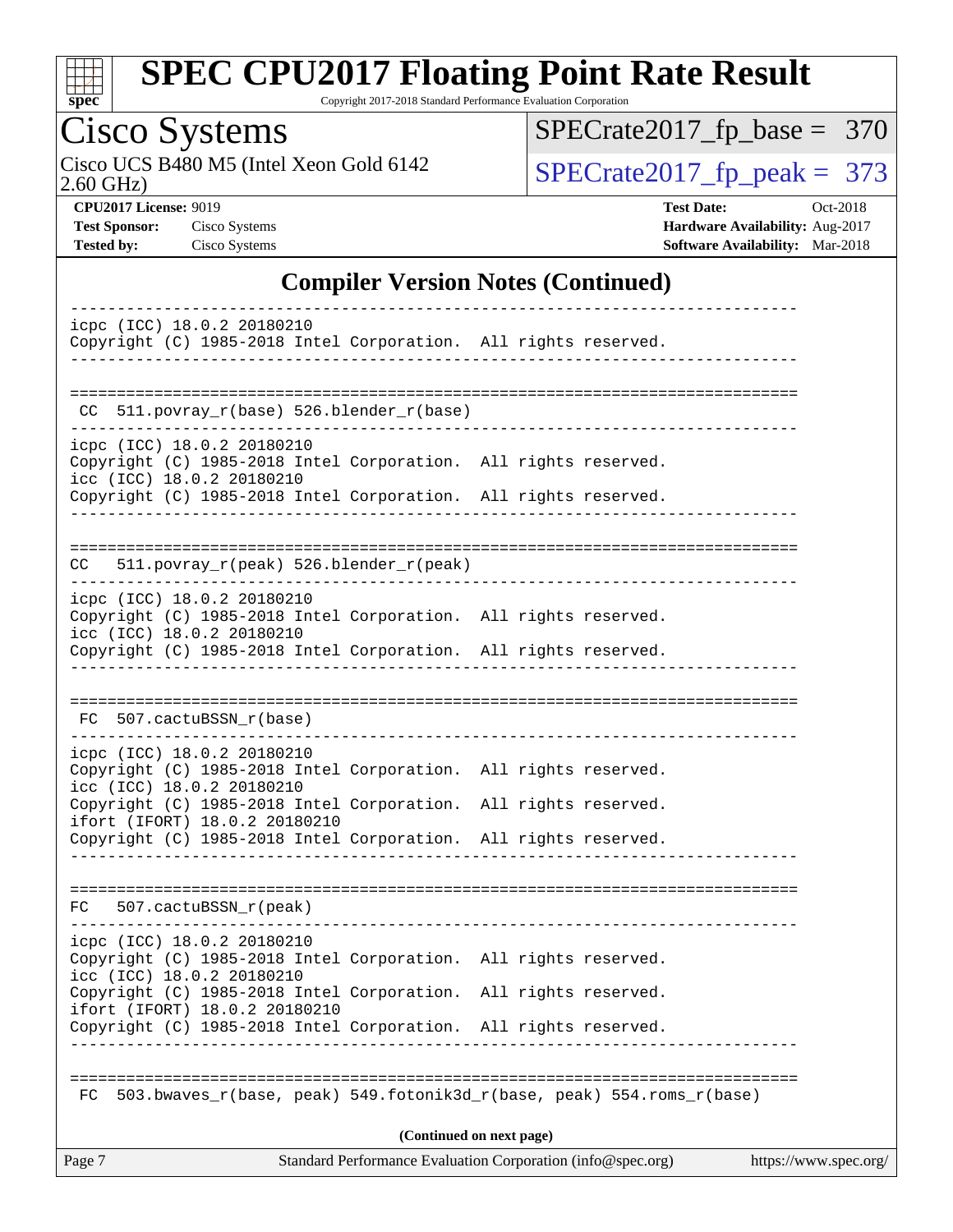

Copyright 2017-2018 Standard Performance Evaluation Corporation

## Cisco Systems

2.60 GHz) Cisco UCS B480 M5 (Intel Xeon Gold 6142  $\vert$ [SPECrate2017\\_fp\\_peak =](http://www.spec.org/auto/cpu2017/Docs/result-fields.html#SPECrate2017fppeak) 373

[SPECrate2017\\_fp\\_base =](http://www.spec.org/auto/cpu2017/Docs/result-fields.html#SPECrate2017fpbase) 370

**[CPU2017 License:](http://www.spec.org/auto/cpu2017/Docs/result-fields.html#CPU2017License)** 9019 **[Test Date:](http://www.spec.org/auto/cpu2017/Docs/result-fields.html#TestDate)** Oct-2018 **[Test Sponsor:](http://www.spec.org/auto/cpu2017/Docs/result-fields.html#TestSponsor)** Cisco Systems **[Hardware Availability:](http://www.spec.org/auto/cpu2017/Docs/result-fields.html#HardwareAvailability)** Aug-2017 **[Tested by:](http://www.spec.org/auto/cpu2017/Docs/result-fields.html#Testedby)** Cisco Systems **[Software Availability:](http://www.spec.org/auto/cpu2017/Docs/result-fields.html#SoftwareAvailability)** Mar-2018

### **[Compiler Version Notes \(Continued\)](http://www.spec.org/auto/cpu2017/Docs/result-fields.html#CompilerVersionNotes)**

| ifort (IFORT) 18.0.2 20180210<br>Copyright (C) 1985-2018 Intel Corporation. All rights reserved.                                                                                                 |  |
|--------------------------------------------------------------------------------------------------------------------------------------------------------------------------------------------------|--|
| $FC$ 554. roms $r$ (peak)                                                                                                                                                                        |  |
|                                                                                                                                                                                                  |  |
| ifort (IFORT) 18.0.2 20180210<br>Copyright (C) 1985-2018 Intel Corporation. All rights reserved.                                                                                                 |  |
|                                                                                                                                                                                                  |  |
| CC $521.$ wrf r(base) 527.cam4 r(base)                                                                                                                                                           |  |
| ifort (IFORT) 18.0.2 20180210<br>Copyright (C) 1985-2018 Intel Corporation. All rights reserved.<br>icc (ICC) 18.0.2 20180210<br>Copyright (C) 1985-2018 Intel Corporation. All rights reserved. |  |
| $CC = 521$ .wrf $r(\text{peak})$ 527.cam4 $r(\text{peak})$                                                                                                                                       |  |
| ifort (IFORT) 18.0.2 20180210<br>Copyright (C) 1985-2018 Intel Corporation. All rights reserved.<br>icc (ICC) 18.0.2 20180210<br>Copyright (C) 1985-2018 Intel Corporation. All rights reserved. |  |
|                                                                                                                                                                                                  |  |

### **[Base Compiler Invocation](http://www.spec.org/auto/cpu2017/Docs/result-fields.html#BaseCompilerInvocation)**

[C benchmarks](http://www.spec.org/auto/cpu2017/Docs/result-fields.html#Cbenchmarks): [icc -m64 -std=c11](http://www.spec.org/cpu2017/results/res2018q4/cpu2017-20181030-09439.flags.html#user_CCbase_intel_icc_64bit_c11_33ee0cdaae7deeeab2a9725423ba97205ce30f63b9926c2519791662299b76a0318f32ddfffdc46587804de3178b4f9328c46fa7c2b0cd779d7a61945c91cd35)

[C++ benchmarks:](http://www.spec.org/auto/cpu2017/Docs/result-fields.html#CXXbenchmarks) [icpc -m64](http://www.spec.org/cpu2017/results/res2018q4/cpu2017-20181030-09439.flags.html#user_CXXbase_intel_icpc_64bit_4ecb2543ae3f1412ef961e0650ca070fec7b7afdcd6ed48761b84423119d1bf6bdf5cad15b44d48e7256388bc77273b966e5eb805aefd121eb22e9299b2ec9d9)

[Fortran benchmarks](http://www.spec.org/auto/cpu2017/Docs/result-fields.html#Fortranbenchmarks): [ifort -m64](http://www.spec.org/cpu2017/results/res2018q4/cpu2017-20181030-09439.flags.html#user_FCbase_intel_ifort_64bit_24f2bb282fbaeffd6157abe4f878425411749daecae9a33200eee2bee2fe76f3b89351d69a8130dd5949958ce389cf37ff59a95e7a40d588e8d3a57e0c3fd751)

[Benchmarks using both Fortran and C](http://www.spec.org/auto/cpu2017/Docs/result-fields.html#BenchmarksusingbothFortranandC): [ifort -m64](http://www.spec.org/cpu2017/results/res2018q4/cpu2017-20181030-09439.flags.html#user_CC_FCbase_intel_ifort_64bit_24f2bb282fbaeffd6157abe4f878425411749daecae9a33200eee2bee2fe76f3b89351d69a8130dd5949958ce389cf37ff59a95e7a40d588e8d3a57e0c3fd751) [icc -m64 -std=c11](http://www.spec.org/cpu2017/results/res2018q4/cpu2017-20181030-09439.flags.html#user_CC_FCbase_intel_icc_64bit_c11_33ee0cdaae7deeeab2a9725423ba97205ce30f63b9926c2519791662299b76a0318f32ddfffdc46587804de3178b4f9328c46fa7c2b0cd779d7a61945c91cd35)

[Benchmarks using both C and C++](http://www.spec.org/auto/cpu2017/Docs/result-fields.html#BenchmarksusingbothCandCXX): [icpc -m64](http://www.spec.org/cpu2017/results/res2018q4/cpu2017-20181030-09439.flags.html#user_CC_CXXbase_intel_icpc_64bit_4ecb2543ae3f1412ef961e0650ca070fec7b7afdcd6ed48761b84423119d1bf6bdf5cad15b44d48e7256388bc77273b966e5eb805aefd121eb22e9299b2ec9d9) [icc -m64 -std=c11](http://www.spec.org/cpu2017/results/res2018q4/cpu2017-20181030-09439.flags.html#user_CC_CXXbase_intel_icc_64bit_c11_33ee0cdaae7deeeab2a9725423ba97205ce30f63b9926c2519791662299b76a0318f32ddfffdc46587804de3178b4f9328c46fa7c2b0cd779d7a61945c91cd35)

**(Continued on next page)**

Page 8 Standard Performance Evaluation Corporation [\(info@spec.org\)](mailto:info@spec.org) <https://www.spec.org/>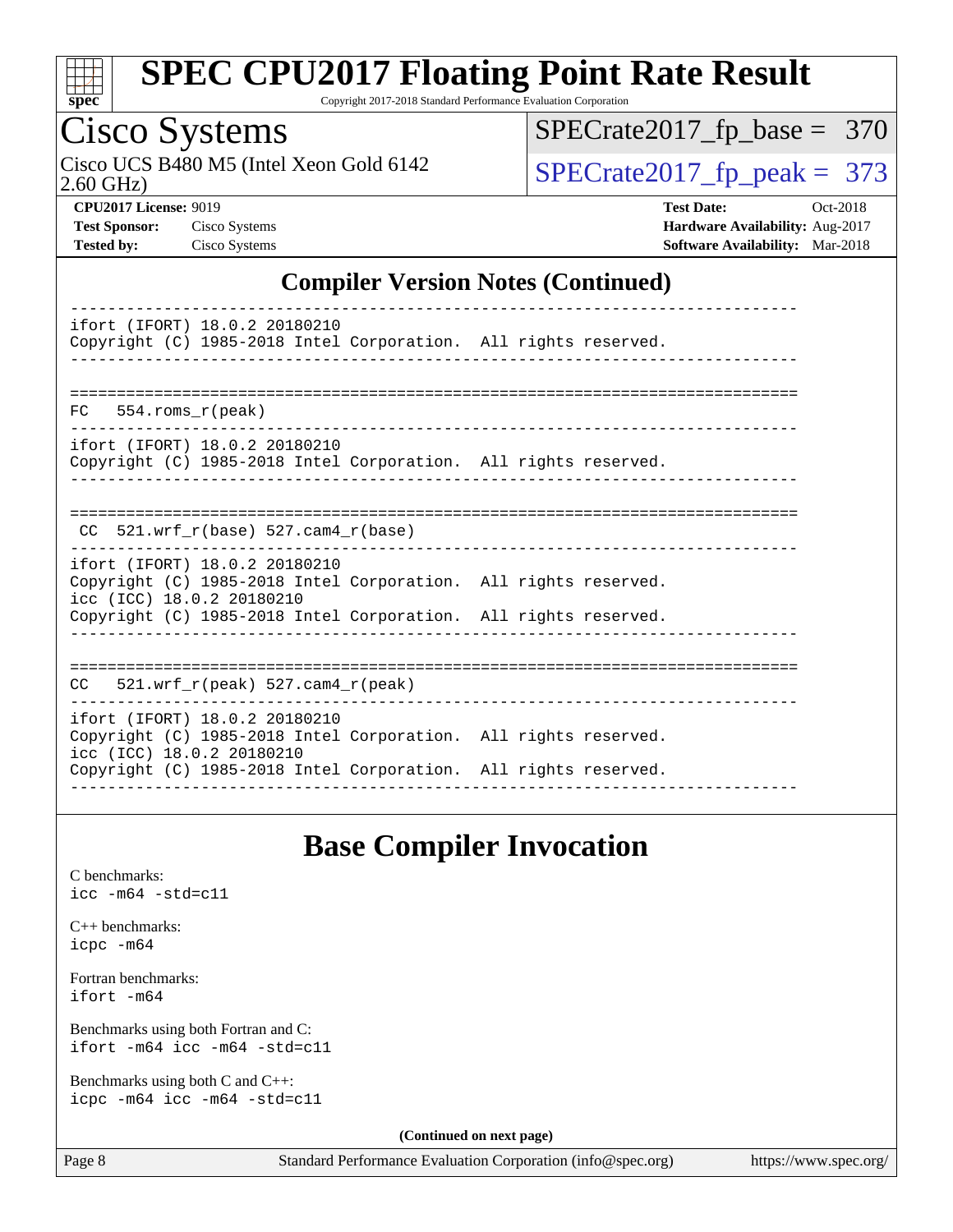

Copyright 2017-2018 Standard Performance Evaluation Corporation

### Cisco Systems

2.60 GHz) Cisco UCS B480 M5 (Intel Xeon Gold 6142  $\vert$  [SPECrate2017\\_fp\\_peak =](http://www.spec.org/auto/cpu2017/Docs/result-fields.html#SPECrate2017fppeak) 373

[SPECrate2017\\_fp\\_base =](http://www.spec.org/auto/cpu2017/Docs/result-fields.html#SPECrate2017fpbase) 370

**[CPU2017 License:](http://www.spec.org/auto/cpu2017/Docs/result-fields.html#CPU2017License)** 9019 **[Test Date:](http://www.spec.org/auto/cpu2017/Docs/result-fields.html#TestDate)** Oct-2018 **[Test Sponsor:](http://www.spec.org/auto/cpu2017/Docs/result-fields.html#TestSponsor)** Cisco Systems **Cisco Systems [Hardware Availability:](http://www.spec.org/auto/cpu2017/Docs/result-fields.html#HardwareAvailability)** Aug-2017 **[Tested by:](http://www.spec.org/auto/cpu2017/Docs/result-fields.html#Testedby)** Cisco Systems **[Software Availability:](http://www.spec.org/auto/cpu2017/Docs/result-fields.html#SoftwareAvailability)** Mar-2018

### **[Base Compiler Invocation \(Continued\)](http://www.spec.org/auto/cpu2017/Docs/result-fields.html#BaseCompilerInvocation)**

[Benchmarks using Fortran, C, and C++:](http://www.spec.org/auto/cpu2017/Docs/result-fields.html#BenchmarksusingFortranCandCXX) [icpc -m64](http://www.spec.org/cpu2017/results/res2018q4/cpu2017-20181030-09439.flags.html#user_CC_CXX_FCbase_intel_icpc_64bit_4ecb2543ae3f1412ef961e0650ca070fec7b7afdcd6ed48761b84423119d1bf6bdf5cad15b44d48e7256388bc77273b966e5eb805aefd121eb22e9299b2ec9d9) [icc -m64 -std=c11](http://www.spec.org/cpu2017/results/res2018q4/cpu2017-20181030-09439.flags.html#user_CC_CXX_FCbase_intel_icc_64bit_c11_33ee0cdaae7deeeab2a9725423ba97205ce30f63b9926c2519791662299b76a0318f32ddfffdc46587804de3178b4f9328c46fa7c2b0cd779d7a61945c91cd35) [ifort -m64](http://www.spec.org/cpu2017/results/res2018q4/cpu2017-20181030-09439.flags.html#user_CC_CXX_FCbase_intel_ifort_64bit_24f2bb282fbaeffd6157abe4f878425411749daecae9a33200eee2bee2fe76f3b89351d69a8130dd5949958ce389cf37ff59a95e7a40d588e8d3a57e0c3fd751)

### **[Base Portability Flags](http://www.spec.org/auto/cpu2017/Docs/result-fields.html#BasePortabilityFlags)**

 503.bwaves\_r: [-DSPEC\\_LP64](http://www.spec.org/cpu2017/results/res2018q4/cpu2017-20181030-09439.flags.html#suite_basePORTABILITY503_bwaves_r_DSPEC_LP64) 507.cactuBSSN\_r: [-DSPEC\\_LP64](http://www.spec.org/cpu2017/results/res2018q4/cpu2017-20181030-09439.flags.html#suite_basePORTABILITY507_cactuBSSN_r_DSPEC_LP64) 508.namd\_r: [-DSPEC\\_LP64](http://www.spec.org/cpu2017/results/res2018q4/cpu2017-20181030-09439.flags.html#suite_basePORTABILITY508_namd_r_DSPEC_LP64) 510.parest\_r: [-DSPEC\\_LP64](http://www.spec.org/cpu2017/results/res2018q4/cpu2017-20181030-09439.flags.html#suite_basePORTABILITY510_parest_r_DSPEC_LP64) 511.povray\_r: [-DSPEC\\_LP64](http://www.spec.org/cpu2017/results/res2018q4/cpu2017-20181030-09439.flags.html#suite_basePORTABILITY511_povray_r_DSPEC_LP64) 519.lbm\_r: [-DSPEC\\_LP64](http://www.spec.org/cpu2017/results/res2018q4/cpu2017-20181030-09439.flags.html#suite_basePORTABILITY519_lbm_r_DSPEC_LP64) 521.wrf\_r: [-DSPEC\\_LP64](http://www.spec.org/cpu2017/results/res2018q4/cpu2017-20181030-09439.flags.html#suite_basePORTABILITY521_wrf_r_DSPEC_LP64) [-DSPEC\\_CASE\\_FLAG](http://www.spec.org/cpu2017/results/res2018q4/cpu2017-20181030-09439.flags.html#b521.wrf_r_baseCPORTABILITY_DSPEC_CASE_FLAG) [-convert big\\_endian](http://www.spec.org/cpu2017/results/res2018q4/cpu2017-20181030-09439.flags.html#user_baseFPORTABILITY521_wrf_r_convert_big_endian_c3194028bc08c63ac5d04de18c48ce6d347e4e562e8892b8bdbdc0214820426deb8554edfa529a3fb25a586e65a3d812c835984020483e7e73212c4d31a38223) 526.blender\_r: [-DSPEC\\_LP64](http://www.spec.org/cpu2017/results/res2018q4/cpu2017-20181030-09439.flags.html#suite_basePORTABILITY526_blender_r_DSPEC_LP64) [-DSPEC\\_LINUX](http://www.spec.org/cpu2017/results/res2018q4/cpu2017-20181030-09439.flags.html#b526.blender_r_baseCPORTABILITY_DSPEC_LINUX) [-funsigned-char](http://www.spec.org/cpu2017/results/res2018q4/cpu2017-20181030-09439.flags.html#user_baseCPORTABILITY526_blender_r_force_uchar_40c60f00ab013830e2dd6774aeded3ff59883ba5a1fc5fc14077f794d777847726e2a5858cbc7672e36e1b067e7e5c1d9a74f7176df07886a243d7cc18edfe67) 527.cam4\_r: [-DSPEC\\_LP64](http://www.spec.org/cpu2017/results/res2018q4/cpu2017-20181030-09439.flags.html#suite_basePORTABILITY527_cam4_r_DSPEC_LP64) [-DSPEC\\_CASE\\_FLAG](http://www.spec.org/cpu2017/results/res2018q4/cpu2017-20181030-09439.flags.html#b527.cam4_r_baseCPORTABILITY_DSPEC_CASE_FLAG) 538.imagick\_r: [-DSPEC\\_LP64](http://www.spec.org/cpu2017/results/res2018q4/cpu2017-20181030-09439.flags.html#suite_basePORTABILITY538_imagick_r_DSPEC_LP64) 544.nab\_r: [-DSPEC\\_LP64](http://www.spec.org/cpu2017/results/res2018q4/cpu2017-20181030-09439.flags.html#suite_basePORTABILITY544_nab_r_DSPEC_LP64) 549.fotonik3d\_r: [-DSPEC\\_LP64](http://www.spec.org/cpu2017/results/res2018q4/cpu2017-20181030-09439.flags.html#suite_basePORTABILITY549_fotonik3d_r_DSPEC_LP64) 554.roms\_r: [-DSPEC\\_LP64](http://www.spec.org/cpu2017/results/res2018q4/cpu2017-20181030-09439.flags.html#suite_basePORTABILITY554_roms_r_DSPEC_LP64)

### **[Base Optimization Flags](http://www.spec.org/auto/cpu2017/Docs/result-fields.html#BaseOptimizationFlags)**

[C benchmarks](http://www.spec.org/auto/cpu2017/Docs/result-fields.html#Cbenchmarks): [-xCORE-AVX2](http://www.spec.org/cpu2017/results/res2018q4/cpu2017-20181030-09439.flags.html#user_CCbase_f-xCORE-AVX2) [-ipo](http://www.spec.org/cpu2017/results/res2018q4/cpu2017-20181030-09439.flags.html#user_CCbase_f-ipo) [-O3](http://www.spec.org/cpu2017/results/res2018q4/cpu2017-20181030-09439.flags.html#user_CCbase_f-O3) [-no-prec-div](http://www.spec.org/cpu2017/results/res2018q4/cpu2017-20181030-09439.flags.html#user_CCbase_f-no-prec-div) [-qopt-prefetch](http://www.spec.org/cpu2017/results/res2018q4/cpu2017-20181030-09439.flags.html#user_CCbase_f-qopt-prefetch) [-ffinite-math-only](http://www.spec.org/cpu2017/results/res2018q4/cpu2017-20181030-09439.flags.html#user_CCbase_f_finite_math_only_cb91587bd2077682c4b38af759c288ed7c732db004271a9512da14a4f8007909a5f1427ecbf1a0fb78ff2a814402c6114ac565ca162485bbcae155b5e4258871) [-qopt-mem-layout-trans=3](http://www.spec.org/cpu2017/results/res2018q4/cpu2017-20181030-09439.flags.html#user_CCbase_f-qopt-mem-layout-trans_de80db37974c74b1f0e20d883f0b675c88c3b01e9d123adea9b28688d64333345fb62bc4a798493513fdb68f60282f9a726aa07f478b2f7113531aecce732043) [C++ benchmarks:](http://www.spec.org/auto/cpu2017/Docs/result-fields.html#CXXbenchmarks) [-xCORE-AVX2](http://www.spec.org/cpu2017/results/res2018q4/cpu2017-20181030-09439.flags.html#user_CXXbase_f-xCORE-AVX2) [-ipo](http://www.spec.org/cpu2017/results/res2018q4/cpu2017-20181030-09439.flags.html#user_CXXbase_f-ipo) [-O3](http://www.spec.org/cpu2017/results/res2018q4/cpu2017-20181030-09439.flags.html#user_CXXbase_f-O3) [-no-prec-div](http://www.spec.org/cpu2017/results/res2018q4/cpu2017-20181030-09439.flags.html#user_CXXbase_f-no-prec-div) [-qopt-prefetch](http://www.spec.org/cpu2017/results/res2018q4/cpu2017-20181030-09439.flags.html#user_CXXbase_f-qopt-prefetch) [-ffinite-math-only](http://www.spec.org/cpu2017/results/res2018q4/cpu2017-20181030-09439.flags.html#user_CXXbase_f_finite_math_only_cb91587bd2077682c4b38af759c288ed7c732db004271a9512da14a4f8007909a5f1427ecbf1a0fb78ff2a814402c6114ac565ca162485bbcae155b5e4258871) [-qopt-mem-layout-trans=3](http://www.spec.org/cpu2017/results/res2018q4/cpu2017-20181030-09439.flags.html#user_CXXbase_f-qopt-mem-layout-trans_de80db37974c74b1f0e20d883f0b675c88c3b01e9d123adea9b28688d64333345fb62bc4a798493513fdb68f60282f9a726aa07f478b2f7113531aecce732043) [Fortran benchmarks](http://www.spec.org/auto/cpu2017/Docs/result-fields.html#Fortranbenchmarks): [-xCORE-AVX2](http://www.spec.org/cpu2017/results/res2018q4/cpu2017-20181030-09439.flags.html#user_FCbase_f-xCORE-AVX2) [-ipo](http://www.spec.org/cpu2017/results/res2018q4/cpu2017-20181030-09439.flags.html#user_FCbase_f-ipo) [-O3](http://www.spec.org/cpu2017/results/res2018q4/cpu2017-20181030-09439.flags.html#user_FCbase_f-O3) [-no-prec-div](http://www.spec.org/cpu2017/results/res2018q4/cpu2017-20181030-09439.flags.html#user_FCbase_f-no-prec-div) [-qopt-prefetch](http://www.spec.org/cpu2017/results/res2018q4/cpu2017-20181030-09439.flags.html#user_FCbase_f-qopt-prefetch) [-ffinite-math-only](http://www.spec.org/cpu2017/results/res2018q4/cpu2017-20181030-09439.flags.html#user_FCbase_f_finite_math_only_cb91587bd2077682c4b38af759c288ed7c732db004271a9512da14a4f8007909a5f1427ecbf1a0fb78ff2a814402c6114ac565ca162485bbcae155b5e4258871) [-qopt-mem-layout-trans=3](http://www.spec.org/cpu2017/results/res2018q4/cpu2017-20181030-09439.flags.html#user_FCbase_f-qopt-mem-layout-trans_de80db37974c74b1f0e20d883f0b675c88c3b01e9d123adea9b28688d64333345fb62bc4a798493513fdb68f60282f9a726aa07f478b2f7113531aecce732043) [-nostandard-realloc-lhs](http://www.spec.org/cpu2017/results/res2018q4/cpu2017-20181030-09439.flags.html#user_FCbase_f_2003_std_realloc_82b4557e90729c0f113870c07e44d33d6f5a304b4f63d4c15d2d0f1fab99f5daaed73bdb9275d9ae411527f28b936061aa8b9c8f2d63842963b95c9dd6426b8a) [-align array32byte](http://www.spec.org/cpu2017/results/res2018q4/cpu2017-20181030-09439.flags.html#user_FCbase_align_array32byte_b982fe038af199962ba9a80c053b8342c548c85b40b8e86eb3cc33dee0d7986a4af373ac2d51c3f7cf710a18d62fdce2948f201cd044323541f22fc0fffc51b6) [Benchmarks using both Fortran and C](http://www.spec.org/auto/cpu2017/Docs/result-fields.html#BenchmarksusingbothFortranandC): [-xCORE-AVX2](http://www.spec.org/cpu2017/results/res2018q4/cpu2017-20181030-09439.flags.html#user_CC_FCbase_f-xCORE-AVX2) [-ipo](http://www.spec.org/cpu2017/results/res2018q4/cpu2017-20181030-09439.flags.html#user_CC_FCbase_f-ipo) [-O3](http://www.spec.org/cpu2017/results/res2018q4/cpu2017-20181030-09439.flags.html#user_CC_FCbase_f-O3) [-no-prec-div](http://www.spec.org/cpu2017/results/res2018q4/cpu2017-20181030-09439.flags.html#user_CC_FCbase_f-no-prec-div) [-qopt-prefetch](http://www.spec.org/cpu2017/results/res2018q4/cpu2017-20181030-09439.flags.html#user_CC_FCbase_f-qopt-prefetch) [-ffinite-math-only](http://www.spec.org/cpu2017/results/res2018q4/cpu2017-20181030-09439.flags.html#user_CC_FCbase_f_finite_math_only_cb91587bd2077682c4b38af759c288ed7c732db004271a9512da14a4f8007909a5f1427ecbf1a0fb78ff2a814402c6114ac565ca162485bbcae155b5e4258871) [-qopt-mem-layout-trans=3](http://www.spec.org/cpu2017/results/res2018q4/cpu2017-20181030-09439.flags.html#user_CC_FCbase_f-qopt-mem-layout-trans_de80db37974c74b1f0e20d883f0b675c88c3b01e9d123adea9b28688d64333345fb62bc4a798493513fdb68f60282f9a726aa07f478b2f7113531aecce732043) [-nostandard-realloc-lhs](http://www.spec.org/cpu2017/results/res2018q4/cpu2017-20181030-09439.flags.html#user_CC_FCbase_f_2003_std_realloc_82b4557e90729c0f113870c07e44d33d6f5a304b4f63d4c15d2d0f1fab99f5daaed73bdb9275d9ae411527f28b936061aa8b9c8f2d63842963b95c9dd6426b8a) [-align array32byte](http://www.spec.org/cpu2017/results/res2018q4/cpu2017-20181030-09439.flags.html#user_CC_FCbase_align_array32byte_b982fe038af199962ba9a80c053b8342c548c85b40b8e86eb3cc33dee0d7986a4af373ac2d51c3f7cf710a18d62fdce2948f201cd044323541f22fc0fffc51b6) [Benchmarks using both C and C++](http://www.spec.org/auto/cpu2017/Docs/result-fields.html#BenchmarksusingbothCandCXX): [-xCORE-AVX2](http://www.spec.org/cpu2017/results/res2018q4/cpu2017-20181030-09439.flags.html#user_CC_CXXbase_f-xCORE-AVX2) [-ipo](http://www.spec.org/cpu2017/results/res2018q4/cpu2017-20181030-09439.flags.html#user_CC_CXXbase_f-ipo) [-O3](http://www.spec.org/cpu2017/results/res2018q4/cpu2017-20181030-09439.flags.html#user_CC_CXXbase_f-O3) [-no-prec-div](http://www.spec.org/cpu2017/results/res2018q4/cpu2017-20181030-09439.flags.html#user_CC_CXXbase_f-no-prec-div) [-qopt-prefetch](http://www.spec.org/cpu2017/results/res2018q4/cpu2017-20181030-09439.flags.html#user_CC_CXXbase_f-qopt-prefetch) [-ffinite-math-only](http://www.spec.org/cpu2017/results/res2018q4/cpu2017-20181030-09439.flags.html#user_CC_CXXbase_f_finite_math_only_cb91587bd2077682c4b38af759c288ed7c732db004271a9512da14a4f8007909a5f1427ecbf1a0fb78ff2a814402c6114ac565ca162485bbcae155b5e4258871) [-qopt-mem-layout-trans=3](http://www.spec.org/cpu2017/results/res2018q4/cpu2017-20181030-09439.flags.html#user_CC_CXXbase_f-qopt-mem-layout-trans_de80db37974c74b1f0e20d883f0b675c88c3b01e9d123adea9b28688d64333345fb62bc4a798493513fdb68f60282f9a726aa07f478b2f7113531aecce732043) **(Continued on next page)**

| Page 9 | Standard Performance Evaluation Corporation (info@spec.org) | https://www.spec.org/ |
|--------|-------------------------------------------------------------|-----------------------|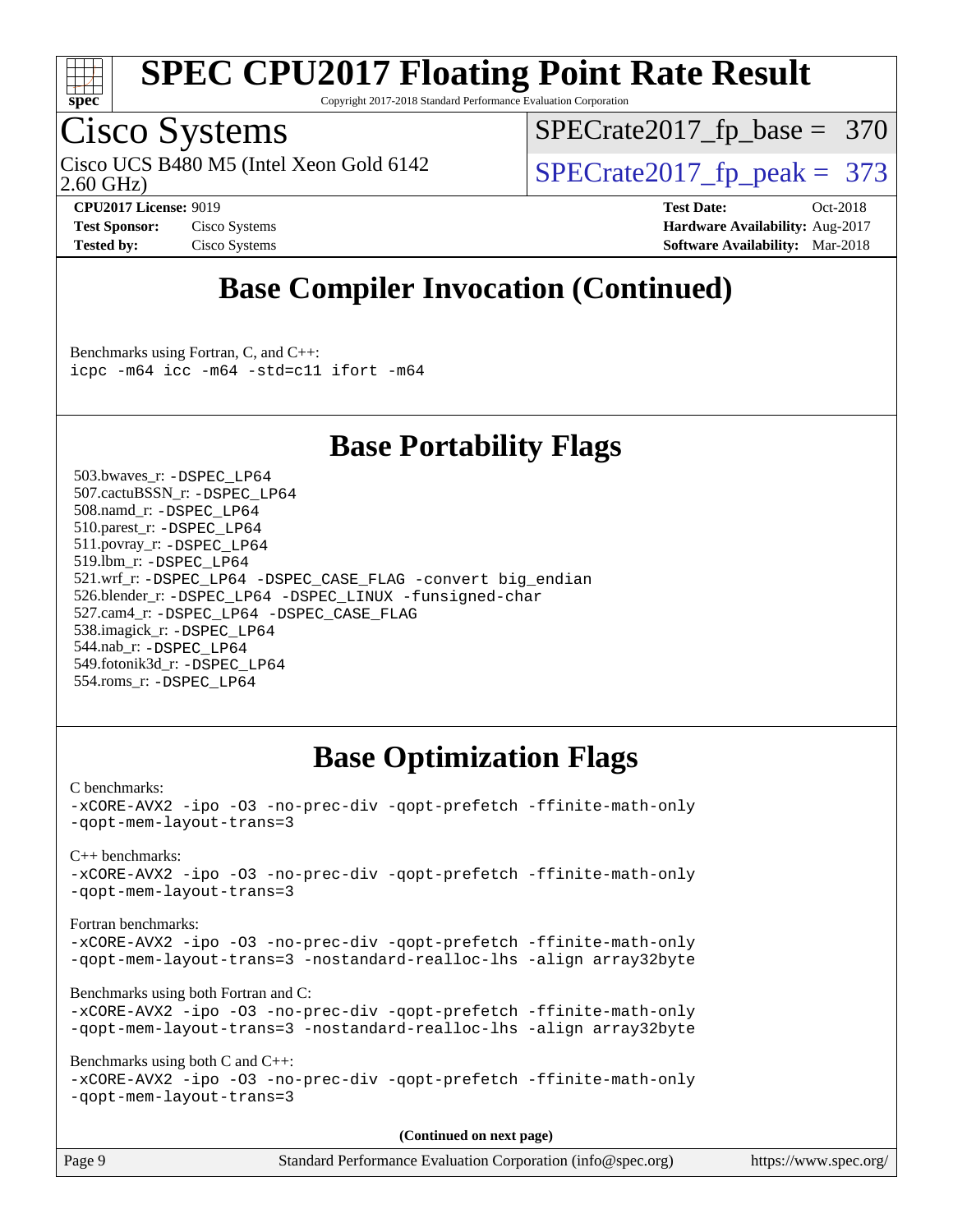

Copyright 2017-2018 Standard Performance Evaluation Corporation

### Cisco Systems

2.60 GHz) Cisco UCS B480 M5 (Intel Xeon Gold 6142  $\vert$  [SPECrate2017\\_fp\\_peak =](http://www.spec.org/auto/cpu2017/Docs/result-fields.html#SPECrate2017fppeak) 373

[SPECrate2017\\_fp\\_base =](http://www.spec.org/auto/cpu2017/Docs/result-fields.html#SPECrate2017fpbase) 370

**[CPU2017 License:](http://www.spec.org/auto/cpu2017/Docs/result-fields.html#CPU2017License)** 9019 **[Test Date:](http://www.spec.org/auto/cpu2017/Docs/result-fields.html#TestDate)** Oct-2018 **[Test Sponsor:](http://www.spec.org/auto/cpu2017/Docs/result-fields.html#TestSponsor)** Cisco Systems **[Hardware Availability:](http://www.spec.org/auto/cpu2017/Docs/result-fields.html#HardwareAvailability)** Aug-2017 **[Tested by:](http://www.spec.org/auto/cpu2017/Docs/result-fields.html#Testedby)** Cisco Systems **[Software Availability:](http://www.spec.org/auto/cpu2017/Docs/result-fields.html#SoftwareAvailability)** Mar-2018

### **[Base Optimization Flags \(Continued\)](http://www.spec.org/auto/cpu2017/Docs/result-fields.html#BaseOptimizationFlags)**

[Benchmarks using Fortran, C, and C++:](http://www.spec.org/auto/cpu2017/Docs/result-fields.html#BenchmarksusingFortranCandCXX)

[-xCORE-AVX2](http://www.spec.org/cpu2017/results/res2018q4/cpu2017-20181030-09439.flags.html#user_CC_CXX_FCbase_f-xCORE-AVX2) [-ipo](http://www.spec.org/cpu2017/results/res2018q4/cpu2017-20181030-09439.flags.html#user_CC_CXX_FCbase_f-ipo) [-O3](http://www.spec.org/cpu2017/results/res2018q4/cpu2017-20181030-09439.flags.html#user_CC_CXX_FCbase_f-O3) [-no-prec-div](http://www.spec.org/cpu2017/results/res2018q4/cpu2017-20181030-09439.flags.html#user_CC_CXX_FCbase_f-no-prec-div) [-qopt-prefetch](http://www.spec.org/cpu2017/results/res2018q4/cpu2017-20181030-09439.flags.html#user_CC_CXX_FCbase_f-qopt-prefetch) [-ffinite-math-only](http://www.spec.org/cpu2017/results/res2018q4/cpu2017-20181030-09439.flags.html#user_CC_CXX_FCbase_f_finite_math_only_cb91587bd2077682c4b38af759c288ed7c732db004271a9512da14a4f8007909a5f1427ecbf1a0fb78ff2a814402c6114ac565ca162485bbcae155b5e4258871) [-qopt-mem-layout-trans=3](http://www.spec.org/cpu2017/results/res2018q4/cpu2017-20181030-09439.flags.html#user_CC_CXX_FCbase_f-qopt-mem-layout-trans_de80db37974c74b1f0e20d883f0b675c88c3b01e9d123adea9b28688d64333345fb62bc4a798493513fdb68f60282f9a726aa07f478b2f7113531aecce732043) [-nostandard-realloc-lhs](http://www.spec.org/cpu2017/results/res2018q4/cpu2017-20181030-09439.flags.html#user_CC_CXX_FCbase_f_2003_std_realloc_82b4557e90729c0f113870c07e44d33d6f5a304b4f63d4c15d2d0f1fab99f5daaed73bdb9275d9ae411527f28b936061aa8b9c8f2d63842963b95c9dd6426b8a) [-align array32byte](http://www.spec.org/cpu2017/results/res2018q4/cpu2017-20181030-09439.flags.html#user_CC_CXX_FCbase_align_array32byte_b982fe038af199962ba9a80c053b8342c548c85b40b8e86eb3cc33dee0d7986a4af373ac2d51c3f7cf710a18d62fdce2948f201cd044323541f22fc0fffc51b6)

### **[Peak Compiler Invocation](http://www.spec.org/auto/cpu2017/Docs/result-fields.html#PeakCompilerInvocation)**

[C benchmarks](http://www.spec.org/auto/cpu2017/Docs/result-fields.html#Cbenchmarks): [icc -m64 -std=c11](http://www.spec.org/cpu2017/results/res2018q4/cpu2017-20181030-09439.flags.html#user_CCpeak_intel_icc_64bit_c11_33ee0cdaae7deeeab2a9725423ba97205ce30f63b9926c2519791662299b76a0318f32ddfffdc46587804de3178b4f9328c46fa7c2b0cd779d7a61945c91cd35)

[C++ benchmarks:](http://www.spec.org/auto/cpu2017/Docs/result-fields.html#CXXbenchmarks) [icpc -m64](http://www.spec.org/cpu2017/results/res2018q4/cpu2017-20181030-09439.flags.html#user_CXXpeak_intel_icpc_64bit_4ecb2543ae3f1412ef961e0650ca070fec7b7afdcd6ed48761b84423119d1bf6bdf5cad15b44d48e7256388bc77273b966e5eb805aefd121eb22e9299b2ec9d9)

[Fortran benchmarks](http://www.spec.org/auto/cpu2017/Docs/result-fields.html#Fortranbenchmarks): [ifort -m64](http://www.spec.org/cpu2017/results/res2018q4/cpu2017-20181030-09439.flags.html#user_FCpeak_intel_ifort_64bit_24f2bb282fbaeffd6157abe4f878425411749daecae9a33200eee2bee2fe76f3b89351d69a8130dd5949958ce389cf37ff59a95e7a40d588e8d3a57e0c3fd751)

[Benchmarks using both Fortran and C](http://www.spec.org/auto/cpu2017/Docs/result-fields.html#BenchmarksusingbothFortranandC): [ifort -m64](http://www.spec.org/cpu2017/results/res2018q4/cpu2017-20181030-09439.flags.html#user_CC_FCpeak_intel_ifort_64bit_24f2bb282fbaeffd6157abe4f878425411749daecae9a33200eee2bee2fe76f3b89351d69a8130dd5949958ce389cf37ff59a95e7a40d588e8d3a57e0c3fd751) [icc -m64 -std=c11](http://www.spec.org/cpu2017/results/res2018q4/cpu2017-20181030-09439.flags.html#user_CC_FCpeak_intel_icc_64bit_c11_33ee0cdaae7deeeab2a9725423ba97205ce30f63b9926c2519791662299b76a0318f32ddfffdc46587804de3178b4f9328c46fa7c2b0cd779d7a61945c91cd35)

[Benchmarks using both C and C++](http://www.spec.org/auto/cpu2017/Docs/result-fields.html#BenchmarksusingbothCandCXX): [icpc -m64](http://www.spec.org/cpu2017/results/res2018q4/cpu2017-20181030-09439.flags.html#user_CC_CXXpeak_intel_icpc_64bit_4ecb2543ae3f1412ef961e0650ca070fec7b7afdcd6ed48761b84423119d1bf6bdf5cad15b44d48e7256388bc77273b966e5eb805aefd121eb22e9299b2ec9d9) [icc -m64 -std=c11](http://www.spec.org/cpu2017/results/res2018q4/cpu2017-20181030-09439.flags.html#user_CC_CXXpeak_intel_icc_64bit_c11_33ee0cdaae7deeeab2a9725423ba97205ce30f63b9926c2519791662299b76a0318f32ddfffdc46587804de3178b4f9328c46fa7c2b0cd779d7a61945c91cd35)

[Benchmarks using Fortran, C, and C++:](http://www.spec.org/auto/cpu2017/Docs/result-fields.html#BenchmarksusingFortranCandCXX) [icpc -m64](http://www.spec.org/cpu2017/results/res2018q4/cpu2017-20181030-09439.flags.html#user_CC_CXX_FCpeak_intel_icpc_64bit_4ecb2543ae3f1412ef961e0650ca070fec7b7afdcd6ed48761b84423119d1bf6bdf5cad15b44d48e7256388bc77273b966e5eb805aefd121eb22e9299b2ec9d9) [icc -m64 -std=c11](http://www.spec.org/cpu2017/results/res2018q4/cpu2017-20181030-09439.flags.html#user_CC_CXX_FCpeak_intel_icc_64bit_c11_33ee0cdaae7deeeab2a9725423ba97205ce30f63b9926c2519791662299b76a0318f32ddfffdc46587804de3178b4f9328c46fa7c2b0cd779d7a61945c91cd35) [ifort -m64](http://www.spec.org/cpu2017/results/res2018q4/cpu2017-20181030-09439.flags.html#user_CC_CXX_FCpeak_intel_ifort_64bit_24f2bb282fbaeffd6157abe4f878425411749daecae9a33200eee2bee2fe76f3b89351d69a8130dd5949958ce389cf37ff59a95e7a40d588e8d3a57e0c3fd751)

### **[Peak Portability Flags](http://www.spec.org/auto/cpu2017/Docs/result-fields.html#PeakPortabilityFlags)**

Same as Base Portability Flags

### **[Peak Optimization Flags](http://www.spec.org/auto/cpu2017/Docs/result-fields.html#PeakOptimizationFlags)**

[C benchmarks](http://www.spec.org/auto/cpu2017/Docs/result-fields.html#Cbenchmarks):

```
 519.lbm_r: -prof-gen(pass 1) -prof-use(pass 2) -ipo -xCORE-AVX2 -O3
-no-prec-div -qopt-prefetch -ffinite-math-only
-qopt-mem-layout-trans=3
```

```
 538.imagick_r: -xCORE-AVX2 -ipo -O3 -no-prec-div -qopt-prefetch
-ffinite-math-only -qopt-mem-layout-trans=3
```
**(Continued on next page)**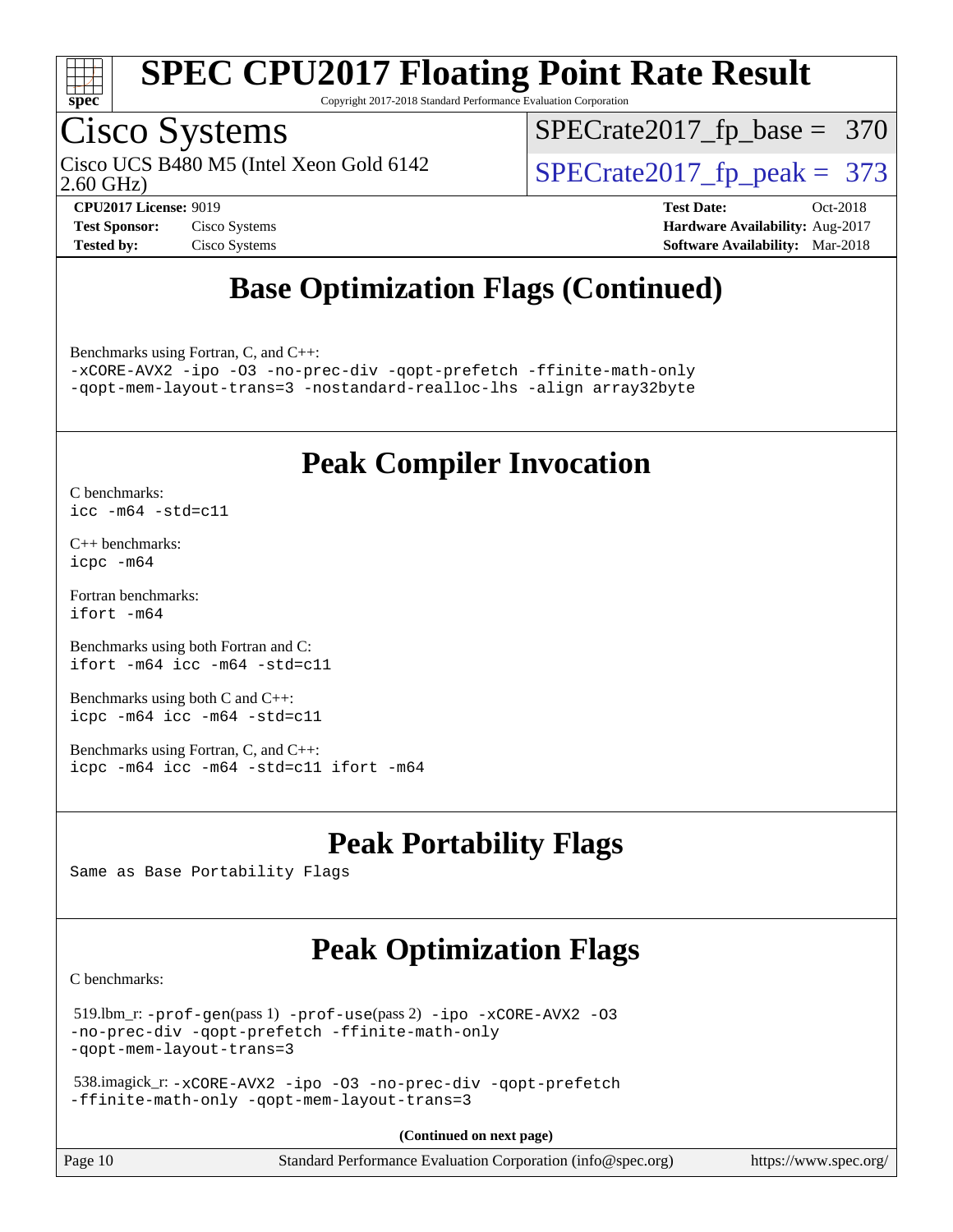

Copyright 2017-2018 Standard Performance Evaluation Corporation

## Cisco Systems

2.60 GHz) Cisco UCS B480 M5 (Intel Xeon Gold 6142  $\vert$ [SPECrate2017\\_fp\\_peak =](http://www.spec.org/auto/cpu2017/Docs/result-fields.html#SPECrate2017fppeak) 373

[SPECrate2017\\_fp\\_base =](http://www.spec.org/auto/cpu2017/Docs/result-fields.html#SPECrate2017fpbase) 370

**[Tested by:](http://www.spec.org/auto/cpu2017/Docs/result-fields.html#Testedby)** Cisco Systems **[Software Availability:](http://www.spec.org/auto/cpu2017/Docs/result-fields.html#SoftwareAvailability)** Mar-2018

**[CPU2017 License:](http://www.spec.org/auto/cpu2017/Docs/result-fields.html#CPU2017License)** 9019 **[Test Date:](http://www.spec.org/auto/cpu2017/Docs/result-fields.html#TestDate)** Oct-2018 **[Test Sponsor:](http://www.spec.org/auto/cpu2017/Docs/result-fields.html#TestSponsor)** Cisco Systems **Cisco Systems [Hardware Availability:](http://www.spec.org/auto/cpu2017/Docs/result-fields.html#HardwareAvailability)** Aug-2017

### **[Peak Optimization Flags \(Continued\)](http://www.spec.org/auto/cpu2017/Docs/result-fields.html#PeakOptimizationFlags)**

544.nab\_r: Same as 519.lbm\_r

[C++ benchmarks:](http://www.spec.org/auto/cpu2017/Docs/result-fields.html#CXXbenchmarks) [-prof-gen](http://www.spec.org/cpu2017/results/res2018q4/cpu2017-20181030-09439.flags.html#user_CXXpeak_prof_gen_5aa4926d6013ddb2a31985c654b3eb18169fc0c6952a63635c234f711e6e63dd76e94ad52365559451ec499a2cdb89e4dc58ba4c67ef54ca681ffbe1461d6b36)(pass 1) [-prof-use](http://www.spec.org/cpu2017/results/res2018q4/cpu2017-20181030-09439.flags.html#user_CXXpeak_prof_use_1a21ceae95f36a2b53c25747139a6c16ca95bd9def2a207b4f0849963b97e94f5260e30a0c64f4bb623698870e679ca08317ef8150905d41bd88c6f78df73f19)(pass 2) [-ipo](http://www.spec.org/cpu2017/results/res2018q4/cpu2017-20181030-09439.flags.html#user_CXXpeak_f-ipo) [-xCORE-AVX2](http://www.spec.org/cpu2017/results/res2018q4/cpu2017-20181030-09439.flags.html#user_CXXpeak_f-xCORE-AVX2) [-O3](http://www.spec.org/cpu2017/results/res2018q4/cpu2017-20181030-09439.flags.html#user_CXXpeak_f-O3) [-no-prec-div](http://www.spec.org/cpu2017/results/res2018q4/cpu2017-20181030-09439.flags.html#user_CXXpeak_f-no-prec-div) [-qopt-prefetch](http://www.spec.org/cpu2017/results/res2018q4/cpu2017-20181030-09439.flags.html#user_CXXpeak_f-qopt-prefetch) [-ffinite-math-only](http://www.spec.org/cpu2017/results/res2018q4/cpu2017-20181030-09439.flags.html#user_CXXpeak_f_finite_math_only_cb91587bd2077682c4b38af759c288ed7c732db004271a9512da14a4f8007909a5f1427ecbf1a0fb78ff2a814402c6114ac565ca162485bbcae155b5e4258871) [-qopt-mem-layout-trans=3](http://www.spec.org/cpu2017/results/res2018q4/cpu2017-20181030-09439.flags.html#user_CXXpeak_f-qopt-mem-layout-trans_de80db37974c74b1f0e20d883f0b675c88c3b01e9d123adea9b28688d64333345fb62bc4a798493513fdb68f60282f9a726aa07f478b2f7113531aecce732043)

[Fortran benchmarks](http://www.spec.org/auto/cpu2017/Docs/result-fields.html#Fortranbenchmarks):

 503.bwaves\_r: [-xCORE-AVX2](http://www.spec.org/cpu2017/results/res2018q4/cpu2017-20181030-09439.flags.html#user_peakFOPTIMIZE503_bwaves_r_f-xCORE-AVX2) [-ipo](http://www.spec.org/cpu2017/results/res2018q4/cpu2017-20181030-09439.flags.html#user_peakFOPTIMIZE503_bwaves_r_f-ipo) [-O3](http://www.spec.org/cpu2017/results/res2018q4/cpu2017-20181030-09439.flags.html#user_peakFOPTIMIZE503_bwaves_r_f-O3) [-no-prec-div](http://www.spec.org/cpu2017/results/res2018q4/cpu2017-20181030-09439.flags.html#user_peakFOPTIMIZE503_bwaves_r_f-no-prec-div) [-qopt-prefetch](http://www.spec.org/cpu2017/results/res2018q4/cpu2017-20181030-09439.flags.html#user_peakFOPTIMIZE503_bwaves_r_f-qopt-prefetch) [-ffinite-math-only](http://www.spec.org/cpu2017/results/res2018q4/cpu2017-20181030-09439.flags.html#user_peakFOPTIMIZE503_bwaves_r_f_finite_math_only_cb91587bd2077682c4b38af759c288ed7c732db004271a9512da14a4f8007909a5f1427ecbf1a0fb78ff2a814402c6114ac565ca162485bbcae155b5e4258871) [-qopt-mem-layout-trans=3](http://www.spec.org/cpu2017/results/res2018q4/cpu2017-20181030-09439.flags.html#user_peakFOPTIMIZE503_bwaves_r_f-qopt-mem-layout-trans_de80db37974c74b1f0e20d883f0b675c88c3b01e9d123adea9b28688d64333345fb62bc4a798493513fdb68f60282f9a726aa07f478b2f7113531aecce732043) [-nostandard-realloc-lhs](http://www.spec.org/cpu2017/results/res2018q4/cpu2017-20181030-09439.flags.html#user_peakEXTRA_FOPTIMIZE503_bwaves_r_f_2003_std_realloc_82b4557e90729c0f113870c07e44d33d6f5a304b4f63d4c15d2d0f1fab99f5daaed73bdb9275d9ae411527f28b936061aa8b9c8f2d63842963b95c9dd6426b8a) [-align array32byte](http://www.spec.org/cpu2017/results/res2018q4/cpu2017-20181030-09439.flags.html#user_peakEXTRA_FOPTIMIZE503_bwaves_r_align_array32byte_b982fe038af199962ba9a80c053b8342c548c85b40b8e86eb3cc33dee0d7986a4af373ac2d51c3f7cf710a18d62fdce2948f201cd044323541f22fc0fffc51b6)

549.fotonik3d\_r: Same as 503.bwaves\_r

 554.roms\_r: [-prof-gen](http://www.spec.org/cpu2017/results/res2018q4/cpu2017-20181030-09439.flags.html#user_peakPASS1_FFLAGSPASS1_LDFLAGS554_roms_r_prof_gen_5aa4926d6013ddb2a31985c654b3eb18169fc0c6952a63635c234f711e6e63dd76e94ad52365559451ec499a2cdb89e4dc58ba4c67ef54ca681ffbe1461d6b36)(pass 1) [-prof-use](http://www.spec.org/cpu2017/results/res2018q4/cpu2017-20181030-09439.flags.html#user_peakPASS2_FFLAGSPASS2_LDFLAGS554_roms_r_prof_use_1a21ceae95f36a2b53c25747139a6c16ca95bd9def2a207b4f0849963b97e94f5260e30a0c64f4bb623698870e679ca08317ef8150905d41bd88c6f78df73f19)(pass 2) [-ipo](http://www.spec.org/cpu2017/results/res2018q4/cpu2017-20181030-09439.flags.html#user_peakPASS1_FOPTIMIZEPASS2_FOPTIMIZE554_roms_r_f-ipo) [-xCORE-AVX2](http://www.spec.org/cpu2017/results/res2018q4/cpu2017-20181030-09439.flags.html#user_peakPASS2_FOPTIMIZE554_roms_r_f-xCORE-AVX2) [-O3](http://www.spec.org/cpu2017/results/res2018q4/cpu2017-20181030-09439.flags.html#user_peakPASS1_FOPTIMIZEPASS2_FOPTIMIZE554_roms_r_f-O3) [-no-prec-div](http://www.spec.org/cpu2017/results/res2018q4/cpu2017-20181030-09439.flags.html#user_peakPASS1_FOPTIMIZEPASS2_FOPTIMIZE554_roms_r_f-no-prec-div) [-qopt-prefetch](http://www.spec.org/cpu2017/results/res2018q4/cpu2017-20181030-09439.flags.html#user_peakPASS1_FOPTIMIZEPASS2_FOPTIMIZE554_roms_r_f-qopt-prefetch) [-ffinite-math-only](http://www.spec.org/cpu2017/results/res2018q4/cpu2017-20181030-09439.flags.html#user_peakPASS1_FOPTIMIZEPASS2_FOPTIMIZE554_roms_r_f_finite_math_only_cb91587bd2077682c4b38af759c288ed7c732db004271a9512da14a4f8007909a5f1427ecbf1a0fb78ff2a814402c6114ac565ca162485bbcae155b5e4258871) [-qopt-mem-layout-trans=3](http://www.spec.org/cpu2017/results/res2018q4/cpu2017-20181030-09439.flags.html#user_peakPASS1_FOPTIMIZEPASS2_FOPTIMIZE554_roms_r_f-qopt-mem-layout-trans_de80db37974c74b1f0e20d883f0b675c88c3b01e9d123adea9b28688d64333345fb62bc4a798493513fdb68f60282f9a726aa07f478b2f7113531aecce732043) [-nostandard-realloc-lhs](http://www.spec.org/cpu2017/results/res2018q4/cpu2017-20181030-09439.flags.html#user_peakEXTRA_FOPTIMIZE554_roms_r_f_2003_std_realloc_82b4557e90729c0f113870c07e44d33d6f5a304b4f63d4c15d2d0f1fab99f5daaed73bdb9275d9ae411527f28b936061aa8b9c8f2d63842963b95c9dd6426b8a) [-align array32byte](http://www.spec.org/cpu2017/results/res2018q4/cpu2017-20181030-09439.flags.html#user_peakEXTRA_FOPTIMIZE554_roms_r_align_array32byte_b982fe038af199962ba9a80c053b8342c548c85b40b8e86eb3cc33dee0d7986a4af373ac2d51c3f7cf710a18d62fdce2948f201cd044323541f22fc0fffc51b6)

[Benchmarks using both Fortran and C](http://www.spec.org/auto/cpu2017/Docs/result-fields.html#BenchmarksusingbothFortranandC): [-prof-gen](http://www.spec.org/cpu2017/results/res2018q4/cpu2017-20181030-09439.flags.html#user_CC_FCpeak_prof_gen_5aa4926d6013ddb2a31985c654b3eb18169fc0c6952a63635c234f711e6e63dd76e94ad52365559451ec499a2cdb89e4dc58ba4c67ef54ca681ffbe1461d6b36)(pass 1) [-prof-use](http://www.spec.org/cpu2017/results/res2018q4/cpu2017-20181030-09439.flags.html#user_CC_FCpeak_prof_use_1a21ceae95f36a2b53c25747139a6c16ca95bd9def2a207b4f0849963b97e94f5260e30a0c64f4bb623698870e679ca08317ef8150905d41bd88c6f78df73f19)(pass 2) [-ipo](http://www.spec.org/cpu2017/results/res2018q4/cpu2017-20181030-09439.flags.html#user_CC_FCpeak_f-ipo) [-xCORE-AVX2](http://www.spec.org/cpu2017/results/res2018q4/cpu2017-20181030-09439.flags.html#user_CC_FCpeak_f-xCORE-AVX2) [-O3](http://www.spec.org/cpu2017/results/res2018q4/cpu2017-20181030-09439.flags.html#user_CC_FCpeak_f-O3) [-no-prec-div](http://www.spec.org/cpu2017/results/res2018q4/cpu2017-20181030-09439.flags.html#user_CC_FCpeak_f-no-prec-div) [-qopt-prefetch](http://www.spec.org/cpu2017/results/res2018q4/cpu2017-20181030-09439.flags.html#user_CC_FCpeak_f-qopt-prefetch) [-ffinite-math-only](http://www.spec.org/cpu2017/results/res2018q4/cpu2017-20181030-09439.flags.html#user_CC_FCpeak_f_finite_math_only_cb91587bd2077682c4b38af759c288ed7c732db004271a9512da14a4f8007909a5f1427ecbf1a0fb78ff2a814402c6114ac565ca162485bbcae155b5e4258871) [-qopt-mem-layout-trans=3](http://www.spec.org/cpu2017/results/res2018q4/cpu2017-20181030-09439.flags.html#user_CC_FCpeak_f-qopt-mem-layout-trans_de80db37974c74b1f0e20d883f0b675c88c3b01e9d123adea9b28688d64333345fb62bc4a798493513fdb68f60282f9a726aa07f478b2f7113531aecce732043) [-nostandard-realloc-lhs](http://www.spec.org/cpu2017/results/res2018q4/cpu2017-20181030-09439.flags.html#user_CC_FCpeak_f_2003_std_realloc_82b4557e90729c0f113870c07e44d33d6f5a304b4f63d4c15d2d0f1fab99f5daaed73bdb9275d9ae411527f28b936061aa8b9c8f2d63842963b95c9dd6426b8a) [-align array32byte](http://www.spec.org/cpu2017/results/res2018q4/cpu2017-20181030-09439.flags.html#user_CC_FCpeak_align_array32byte_b982fe038af199962ba9a80c053b8342c548c85b40b8e86eb3cc33dee0d7986a4af373ac2d51c3f7cf710a18d62fdce2948f201cd044323541f22fc0fffc51b6)

[Benchmarks using both C and C++](http://www.spec.org/auto/cpu2017/Docs/result-fields.html#BenchmarksusingbothCandCXX): [-prof-gen](http://www.spec.org/cpu2017/results/res2018q4/cpu2017-20181030-09439.flags.html#user_CC_CXXpeak_prof_gen_5aa4926d6013ddb2a31985c654b3eb18169fc0c6952a63635c234f711e6e63dd76e94ad52365559451ec499a2cdb89e4dc58ba4c67ef54ca681ffbe1461d6b36)(pass 1) [-prof-use](http://www.spec.org/cpu2017/results/res2018q4/cpu2017-20181030-09439.flags.html#user_CC_CXXpeak_prof_use_1a21ceae95f36a2b53c25747139a6c16ca95bd9def2a207b4f0849963b97e94f5260e30a0c64f4bb623698870e679ca08317ef8150905d41bd88c6f78df73f19)(pass 2) [-ipo](http://www.spec.org/cpu2017/results/res2018q4/cpu2017-20181030-09439.flags.html#user_CC_CXXpeak_f-ipo) [-xCORE-AVX2](http://www.spec.org/cpu2017/results/res2018q4/cpu2017-20181030-09439.flags.html#user_CC_CXXpeak_f-xCORE-AVX2) [-O3](http://www.spec.org/cpu2017/results/res2018q4/cpu2017-20181030-09439.flags.html#user_CC_CXXpeak_f-O3) [-no-prec-div](http://www.spec.org/cpu2017/results/res2018q4/cpu2017-20181030-09439.flags.html#user_CC_CXXpeak_f-no-prec-div) [-qopt-prefetch](http://www.spec.org/cpu2017/results/res2018q4/cpu2017-20181030-09439.flags.html#user_CC_CXXpeak_f-qopt-prefetch) [-ffinite-math-only](http://www.spec.org/cpu2017/results/res2018q4/cpu2017-20181030-09439.flags.html#user_CC_CXXpeak_f_finite_math_only_cb91587bd2077682c4b38af759c288ed7c732db004271a9512da14a4f8007909a5f1427ecbf1a0fb78ff2a814402c6114ac565ca162485bbcae155b5e4258871) [-qopt-mem-layout-trans=3](http://www.spec.org/cpu2017/results/res2018q4/cpu2017-20181030-09439.flags.html#user_CC_CXXpeak_f-qopt-mem-layout-trans_de80db37974c74b1f0e20d883f0b675c88c3b01e9d123adea9b28688d64333345fb62bc4a798493513fdb68f60282f9a726aa07f478b2f7113531aecce732043)

[Benchmarks using Fortran, C, and C++:](http://www.spec.org/auto/cpu2017/Docs/result-fields.html#BenchmarksusingFortranCandCXX) [-prof-gen](http://www.spec.org/cpu2017/results/res2018q4/cpu2017-20181030-09439.flags.html#user_CC_CXX_FCpeak_prof_gen_5aa4926d6013ddb2a31985c654b3eb18169fc0c6952a63635c234f711e6e63dd76e94ad52365559451ec499a2cdb89e4dc58ba4c67ef54ca681ffbe1461d6b36)(pass 1) [-prof-use](http://www.spec.org/cpu2017/results/res2018q4/cpu2017-20181030-09439.flags.html#user_CC_CXX_FCpeak_prof_use_1a21ceae95f36a2b53c25747139a6c16ca95bd9def2a207b4f0849963b97e94f5260e30a0c64f4bb623698870e679ca08317ef8150905d41bd88c6f78df73f19)(pass 2) [-ipo](http://www.spec.org/cpu2017/results/res2018q4/cpu2017-20181030-09439.flags.html#user_CC_CXX_FCpeak_f-ipo) [-xCORE-AVX2](http://www.spec.org/cpu2017/results/res2018q4/cpu2017-20181030-09439.flags.html#user_CC_CXX_FCpeak_f-xCORE-AVX2) [-O3](http://www.spec.org/cpu2017/results/res2018q4/cpu2017-20181030-09439.flags.html#user_CC_CXX_FCpeak_f-O3) [-no-prec-div](http://www.spec.org/cpu2017/results/res2018q4/cpu2017-20181030-09439.flags.html#user_CC_CXX_FCpeak_f-no-prec-div) [-qopt-prefetch](http://www.spec.org/cpu2017/results/res2018q4/cpu2017-20181030-09439.flags.html#user_CC_CXX_FCpeak_f-qopt-prefetch) [-ffinite-math-only](http://www.spec.org/cpu2017/results/res2018q4/cpu2017-20181030-09439.flags.html#user_CC_CXX_FCpeak_f_finite_math_only_cb91587bd2077682c4b38af759c288ed7c732db004271a9512da14a4f8007909a5f1427ecbf1a0fb78ff2a814402c6114ac565ca162485bbcae155b5e4258871) [-qopt-mem-layout-trans=3](http://www.spec.org/cpu2017/results/res2018q4/cpu2017-20181030-09439.flags.html#user_CC_CXX_FCpeak_f-qopt-mem-layout-trans_de80db37974c74b1f0e20d883f0b675c88c3b01e9d123adea9b28688d64333345fb62bc4a798493513fdb68f60282f9a726aa07f478b2f7113531aecce732043) [-nostandard-realloc-lhs](http://www.spec.org/cpu2017/results/res2018q4/cpu2017-20181030-09439.flags.html#user_CC_CXX_FCpeak_f_2003_std_realloc_82b4557e90729c0f113870c07e44d33d6f5a304b4f63d4c15d2d0f1fab99f5daaed73bdb9275d9ae411527f28b936061aa8b9c8f2d63842963b95c9dd6426b8a) [-align array32byte](http://www.spec.org/cpu2017/results/res2018q4/cpu2017-20181030-09439.flags.html#user_CC_CXX_FCpeak_align_array32byte_b982fe038af199962ba9a80c053b8342c548c85b40b8e86eb3cc33dee0d7986a4af373ac2d51c3f7cf710a18d62fdce2948f201cd044323541f22fc0fffc51b6)

The flags files that were used to format this result can be browsed at

<http://www.spec.org/cpu2017/flags/Intel-ic18.0-official-linux64.2017-12-21.html> <http://www.spec.org/cpu2017/flags/Cisco-Platform-Settings-V1.2-revH.html>

You can also download the XML flags sources by saving the following links: <http://www.spec.org/cpu2017/flags/Intel-ic18.0-official-linux64.2017-12-21.xml> <http://www.spec.org/cpu2017/flags/Cisco-Platform-Settings-V1.2-revH.xml>